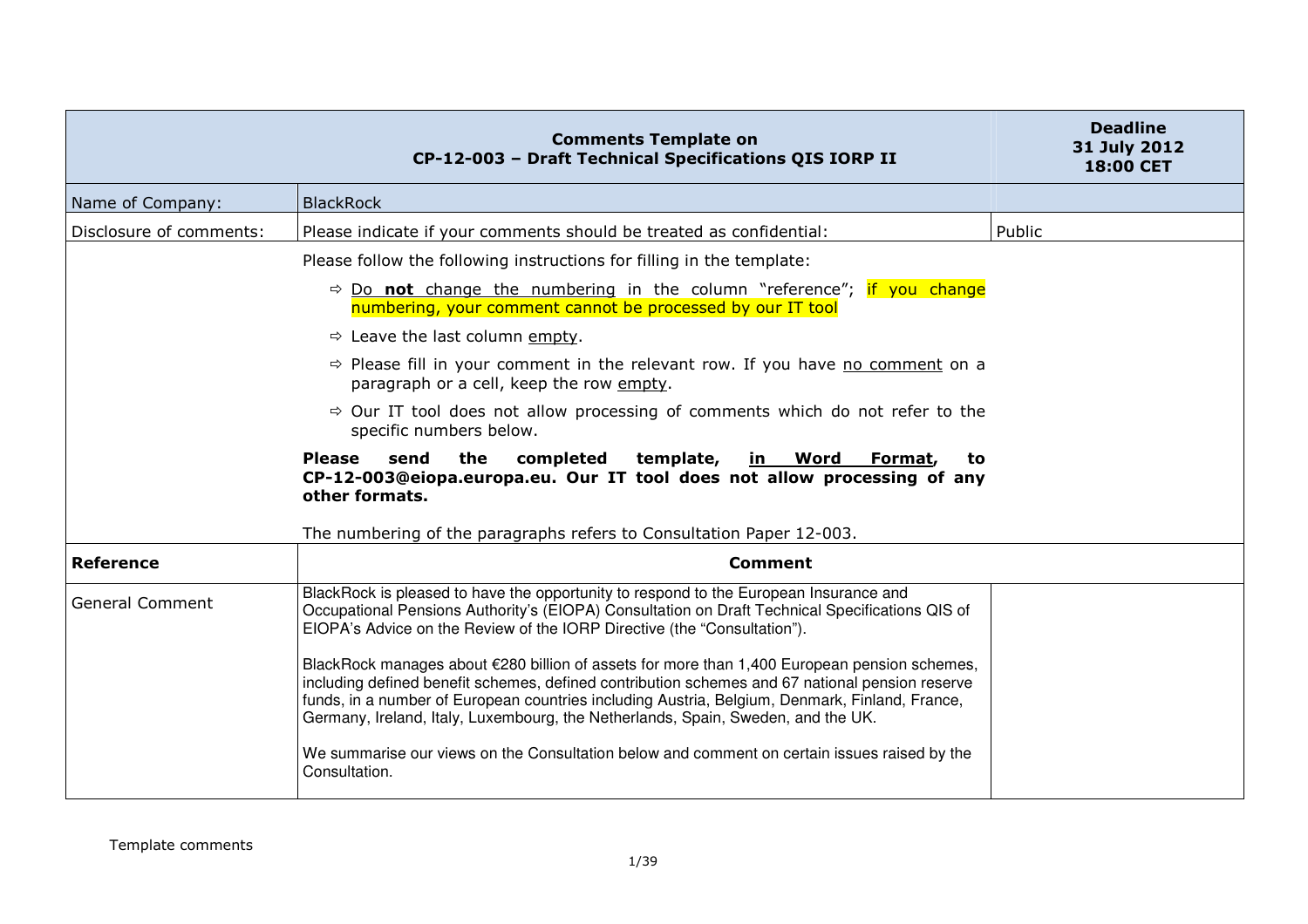| <b>Comments Template on</b><br>CP-12-003 - Draft Technical Specifications QIS IORP II                                                                                                                                                                                                                                                                                                                                                                                                                                                                                                                                                                                                                                                                                                                                                                                       | <b>Deadline</b><br>31 July 2012<br><b>18:00 CET</b> |
|-----------------------------------------------------------------------------------------------------------------------------------------------------------------------------------------------------------------------------------------------------------------------------------------------------------------------------------------------------------------------------------------------------------------------------------------------------------------------------------------------------------------------------------------------------------------------------------------------------------------------------------------------------------------------------------------------------------------------------------------------------------------------------------------------------------------------------------------------------------------------------|-----------------------------------------------------|
| BlackRock supports the principles set out in the consultation on the valuation of sponsor support<br>and pension protection schemes. We do not believe, however, that the complexity of the<br>calculations can be justified without knowing the outcomes that will be required. Similarly, it is<br>difficult to evaluate whether the draft technical specifications provide enough guidance without<br>greater insight into the role of the holistic balance sheet approach and how it might operate and be<br>used in practice. Moreover, we remain concerned that the administrative burden will be<br>unacceptably high for pension schemes given the complexity of the calculations. We therefore<br>recommend a more proportionate approach which takes into account the different nature, size and<br>resources of pension schemes compared to insurance companies. |                                                     |
| BlackRock also recommends that the timescales of the QIS should allow for a robust framework to<br>be identified. At the moment, we fear that the result of the calculations could – despite their<br>complexity – be dominated by a small number of key input parameters. These parameters are<br>insufficiently justified in the consultation paper and some may impair sound risk management<br>approaches. Similarly, sufficient time should be taken to understand the way the loss absorbing<br>capability of the adjustment mechanisms are taken into account in the calculation of the Solvency<br>Capital Requirement to design proportionate solutions.                                                                                                                                                                                                           |                                                     |
| Finally, we note that a new regulatory framework which requires pension schemes to hold differing<br>amounts of capital for different asset classes could result in changes in asset allocation. The<br>potential macro-economic consequences arising from these changes in asset allocation need to be<br>considered in combination with other regulatory changes.                                                                                                                                                                                                                                                                                                                                                                                                                                                                                                         |                                                     |
|                                                                                                                                                                                                                                                                                                                                                                                                                                                                                                                                                                                                                                                                                                                                                                                                                                                                             |                                                     |
|                                                                                                                                                                                                                                                                                                                                                                                                                                                                                                                                                                                                                                                                                                                                                                                                                                                                             |                                                     |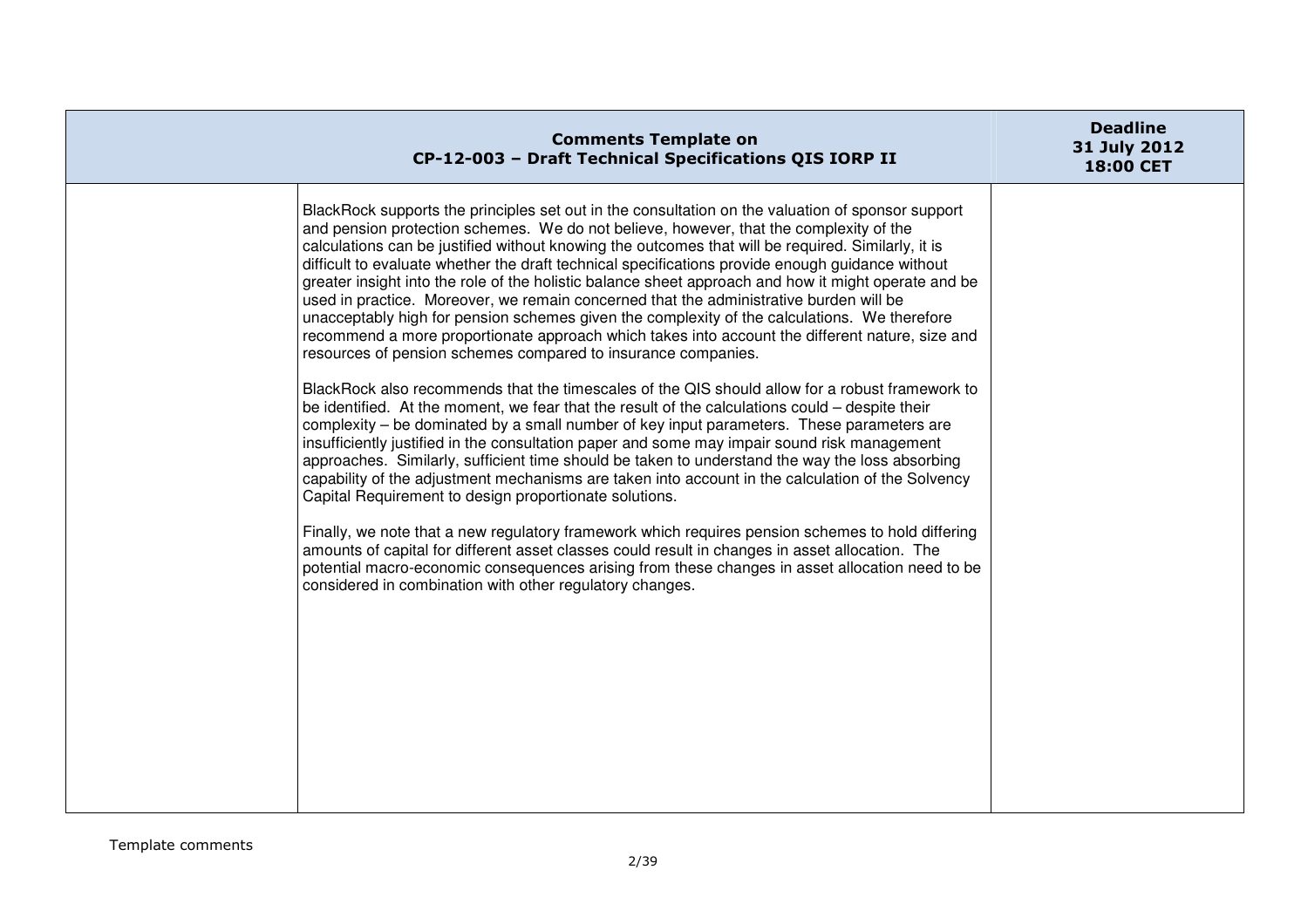| <b>Comments Template on</b><br>CP-12-003 - Draft Technical Specifications QIS IORP II                                                                                                                                                                                                                                                                                                                                                                                                                                                                                                                                                                                                                                                                                                                                                                                                                                                                                                                                                                                                                                                                                                                                                                                                                                                                                                                                                                                                                                                                                                                      | <b>Deadline</b><br>31 July 2012<br>18:00 CET |
|------------------------------------------------------------------------------------------------------------------------------------------------------------------------------------------------------------------------------------------------------------------------------------------------------------------------------------------------------------------------------------------------------------------------------------------------------------------------------------------------------------------------------------------------------------------------------------------------------------------------------------------------------------------------------------------------------------------------------------------------------------------------------------------------------------------------------------------------------------------------------------------------------------------------------------------------------------------------------------------------------------------------------------------------------------------------------------------------------------------------------------------------------------------------------------------------------------------------------------------------------------------------------------------------------------------------------------------------------------------------------------------------------------------------------------------------------------------------------------------------------------------------------------------------------------------------------------------------------------|----------------------------------------------|
| BlackRock is one of the world's preeminent asset management firms and a premier provider of<br>global investment management, risk management and advisory services to institutional and retail<br>clients around the world. As of 30 June 2012, BlackRock's assets under management totalled<br>\$3.56 trillion ( $\epsilon$ 2.81 trillion) across equity, fixed income, cash management, alternative investment<br>and multi-asset and advisory strategies including the industry-leading iShares® exchange traded<br>funds. BlackRock also offers risk management, advisory and enterprise investment system<br>services to a broad base of institutional investors through BlackRock Solutions®.<br>Our client base includes corporate, public funds, pension schemes, insurance companies, third-<br>party and mutual funds, endowments, foundations, charities, corporations, official institutions,<br>banks and individuals. BlackRock pays due regard to the interests of its clients and invests<br>according to the investment guidelines set out in client agreements. It is from this perspective that<br>we engage on all matters of public policy. BlackRock supports regulatory reform globally where it<br>increases transparency, protects investors, facilitates responsible growth of capital markets and,<br>based on thorough cost-benefit analyses, preserves consumer choice.<br>BlackRock is a member of European Fund and Asset Management Association ("EFAMA") and a<br>number of national industry associations <sup>1</sup> reflecting our pan-European activities and reach. |                                              |

<sup>&</sup>lt;sup>1</sup> Association of British Insurers (ABI), Association Française de Gestion (AFG), Assogestioni, Association française des Sociétés financières (ASF), Association suisse des institutions de prévoyance (ASIP), Bundesverband Investment and Asset Management (BVI), Dutch Fund and Asset Management Association (DUFAS), Eumedion, Financial Reporting Council (FRC), Irish Association of Fund Funds (IAPF), Irish Funds Industry Association (IFIA), Investment<br>Management Association (IMA), Inverco, and National Association of Pension F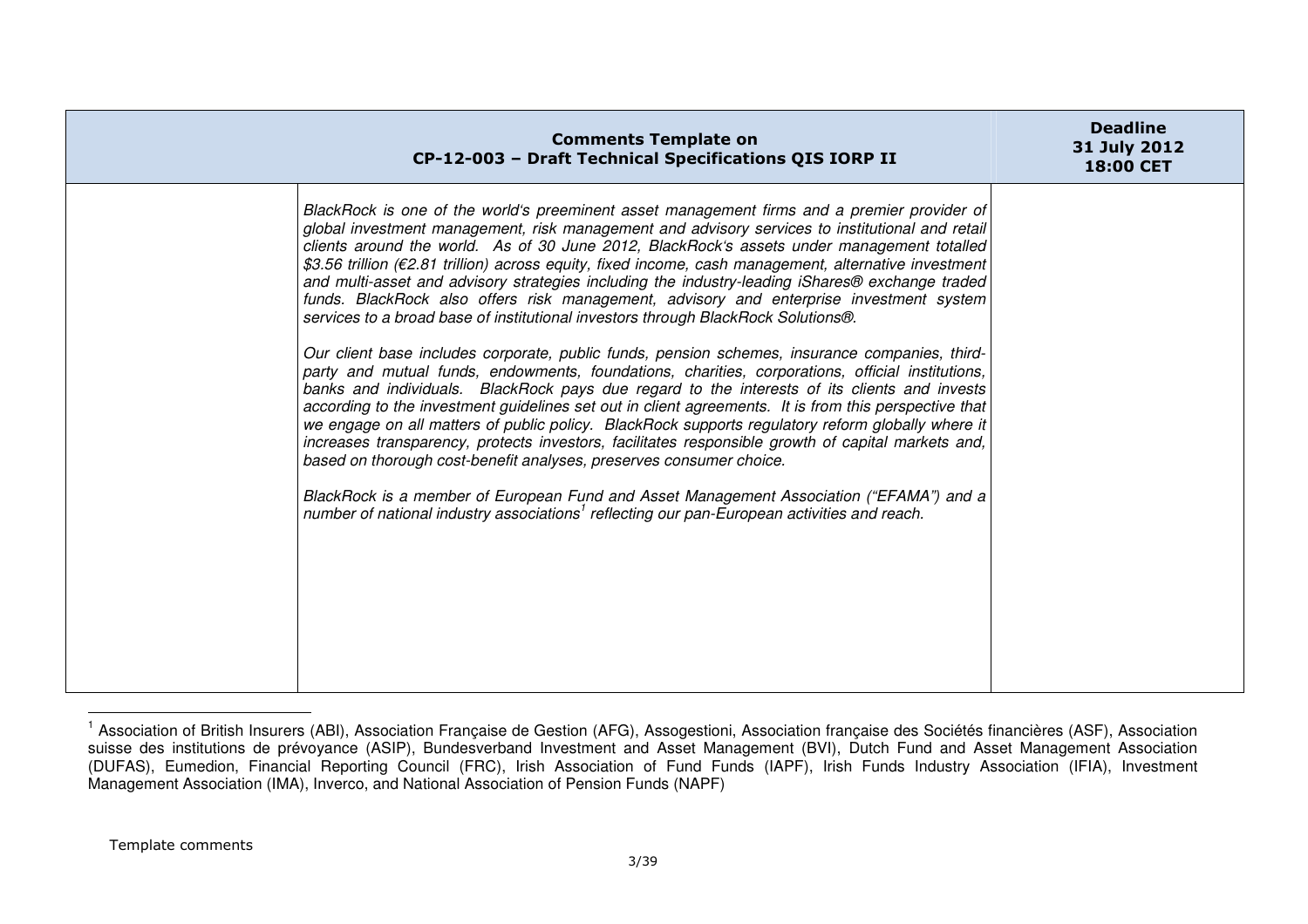| <b>Comments Template on</b><br>CP-12-003 - Draft Technical Specifications QIS IORP II                                                                                                                                                                                                                                                                                                                                                                                                                                                                                                                                                                                                                                                                                                                                                                                                                                                                                            | <b>Deadline</b><br>31 July 2012<br>18:00 CET |
|----------------------------------------------------------------------------------------------------------------------------------------------------------------------------------------------------------------------------------------------------------------------------------------------------------------------------------------------------------------------------------------------------------------------------------------------------------------------------------------------------------------------------------------------------------------------------------------------------------------------------------------------------------------------------------------------------------------------------------------------------------------------------------------------------------------------------------------------------------------------------------------------------------------------------------------------------------------------------------|----------------------------------------------|
| BlackRock: General Comments to EIOPA Consultation on Draft Technical Specifications<br>QIS of EIOPA's Advice on the review of the IORP Directive                                                                                                                                                                                                                                                                                                                                                                                                                                                                                                                                                                                                                                                                                                                                                                                                                                 |                                              |
| BlackRock has focused its comments on the higher-level issues raised by the Consultation.                                                                                                                                                                                                                                                                                                                                                                                                                                                                                                                                                                                                                                                                                                                                                                                                                                                                                        |                                              |
| Clarity of actions resulting from the calculation of the Holistic Balance Sheet (HBS) and a<br>proportionate approach are required for a robust and sustainable pension environment                                                                                                                                                                                                                                                                                                                                                                                                                                                                                                                                                                                                                                                                                                                                                                                              |                                              |
| BlackRock finds it difficult to assess the complexity of the calculations without more information on<br>the actions that will be required as a result of those calculations. In particular, the lack of<br>information on what actions are to be taken if the balance sheet does not provide adequate<br>protection makes an assessment of the proposed QIS extremely difficult. If limited actions flow<br>from the analysis then it is arguable that the time and cost are not justified. We believe that both<br>pension providers and beneficiaries would benefit from a delay to the QIS to ensure that the<br>IORPD reflects the lessons learnt from the implementation of Solvency II.<br>For the majority of the questions in the Consultation, we cannot provide answers without more<br>detail on the consequences of those calculations, other points of detail will only surface when the<br>calculations specified in the QIS are carried out by a range of IORPs. |                                              |
| Further information required on options available for IORPs with insufficient security mechanisms                                                                                                                                                                                                                                                                                                                                                                                                                                                                                                                                                                                                                                                                                                                                                                                                                                                                                |                                              |
| We note that there are limited options available for IORPs with weak balance sheets, these include:                                                                                                                                                                                                                                                                                                                                                                                                                                                                                                                                                                                                                                                                                                                                                                                                                                                                              |                                              |
| Higher sponsor support through increased contributions or other financial support<br>$\bullet$<br>Reduced risk for example by amending the investment strategy<br>$\bullet$<br>Reduced benefits and expenses<br>$\bullet$<br>Increased reliance on pension protection schemes                                                                                                                                                                                                                                                                                                                                                                                                                                                                                                                                                                                                                                                                                                    |                                              |
| Further details are needed on which of these options (or combinations) the European Commission<br>considers appropriate for IORPs that are shown to have insufficient security. If the responses are<br>limited then a simplified form of calculation may be adequate and more economically efficient.                                                                                                                                                                                                                                                                                                                                                                                                                                                                                                                                                                                                                                                                           |                                              |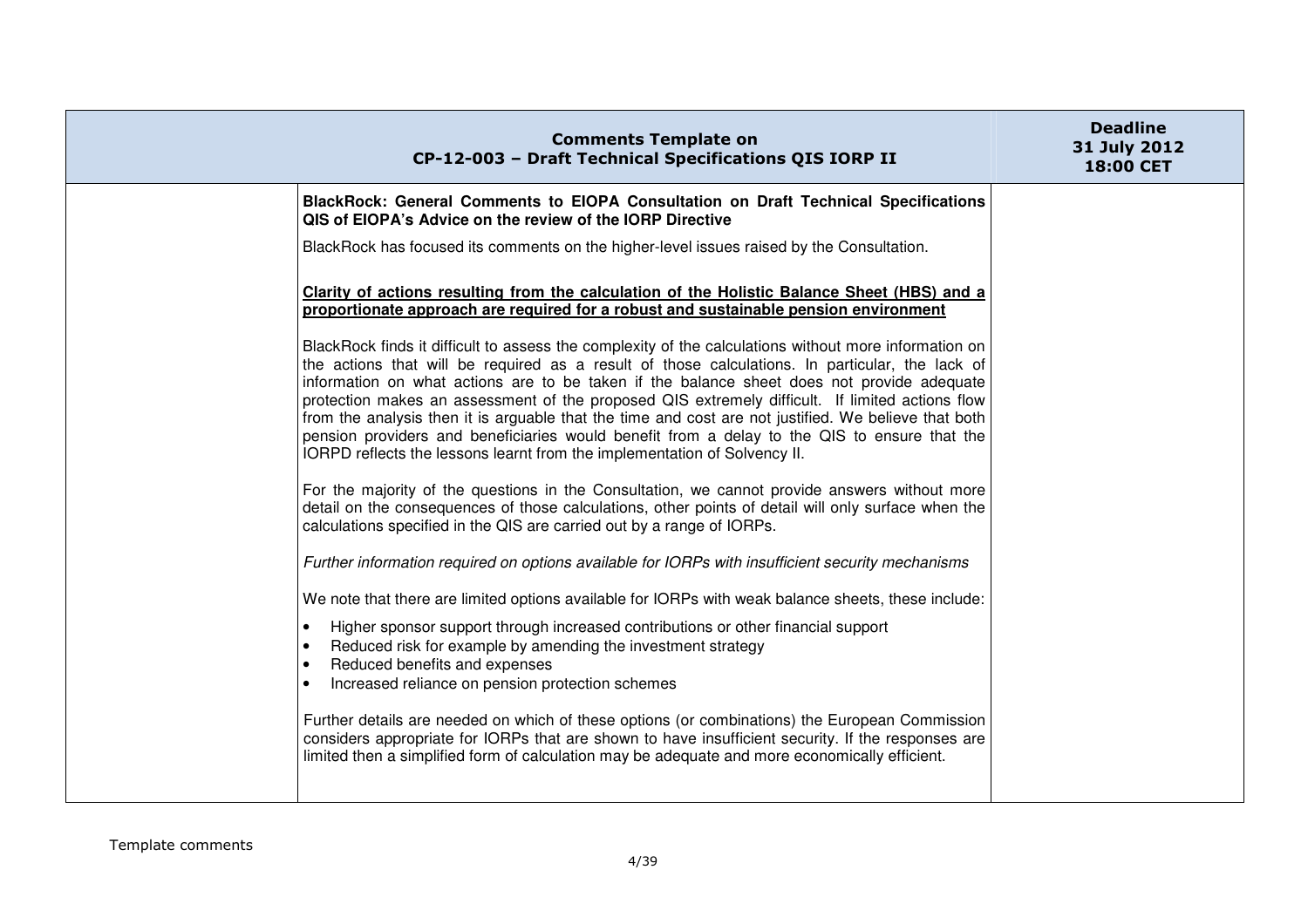| <b>Comments Template on</b><br>CP-12-003 - Draft Technical Specifications QIS IORP II                                                                                                                                                                                                                                                                                                                                                                                                                                                                                                                                                                                                       | <b>Deadline</b><br>31 July 2012<br><b>18:00 CET</b> |
|---------------------------------------------------------------------------------------------------------------------------------------------------------------------------------------------------------------------------------------------------------------------------------------------------------------------------------------------------------------------------------------------------------------------------------------------------------------------------------------------------------------------------------------------------------------------------------------------------------------------------------------------------------------------------------------------|-----------------------------------------------------|
| High level comments on valuation holistic balance sheet                                                                                                                                                                                                                                                                                                                                                                                                                                                                                                                                                                                                                                     |                                                     |
| Specifically on the valuation of the holistic balance sheet approach, it is difficult to evaluate<br>whether the draft technical specifications provide enough guidance without more details on the<br>potential role of the holistic balance sheet approach and how it might operate and be used in<br>practice. This is key for pension schemes and their sponsors given the potentially far-reaching<br>consequences for them.                                                                                                                                                                                                                                                           |                                                     |
| Despite proposed simplifications in the calculations, there is still a high level of complexity<br>which pension schemes would have to delegate to advisors and incur significant cost. For<br>example, while we support the principles set on the valuation of sponsor support and pension<br>protection schemes, we do not believe that the complexity in the calculations can be justified<br>without knowing the outcomes that would be required.                                                                                                                                                                                                                                       |                                                     |
| There is also a risk that the impact of the detailed calculation is dominated in the final result by<br>key input parameters that are set at a high level and are insufficiently supported.                                                                                                                                                                                                                                                                                                                                                                                                                                                                                                 |                                                     |
| For example, the proposed 50bps upward adjustment in the basic risk-free interest rate<br>$\circ$<br>curve to take account the long term nature of pension liabilities, appears crude<br>adjustment that has weak justification and is not consistent with the level of detail<br>required elsewhere. A market consistent approach should result in an investment<br>strategy that if implemented would minimise risk. An arbitrary 50bps adjustment would<br>remove the possibility of investing in a portfolio that mimicked the liability values and so<br>make risk-management more difficult. It is also unclear when and under what<br>circumstances the adjustment would be applied. |                                                     |
| The 50% recovery rate for the sponsor, the fixed inflation rates, the proportion of profit<br>$\circ$<br>used to calculate the sponsor support are other examples of global assumptions that<br>seem insufficiently supported and are inconsistent with the level of detailed calculation<br>required elsewhere.                                                                                                                                                                                                                                                                                                                                                                            |                                                     |
| In addition, we are concerned that the use of level B discount rates will be a dis-incentive to<br>sound risk management, a scheme with a deficit measured on a level B discount rate would be<br>able to reduce the reported deficit by switching assets from bonds into equities or other risk<br>assets.                                                                                                                                                                                                                                                                                                                                                                                 |                                                     |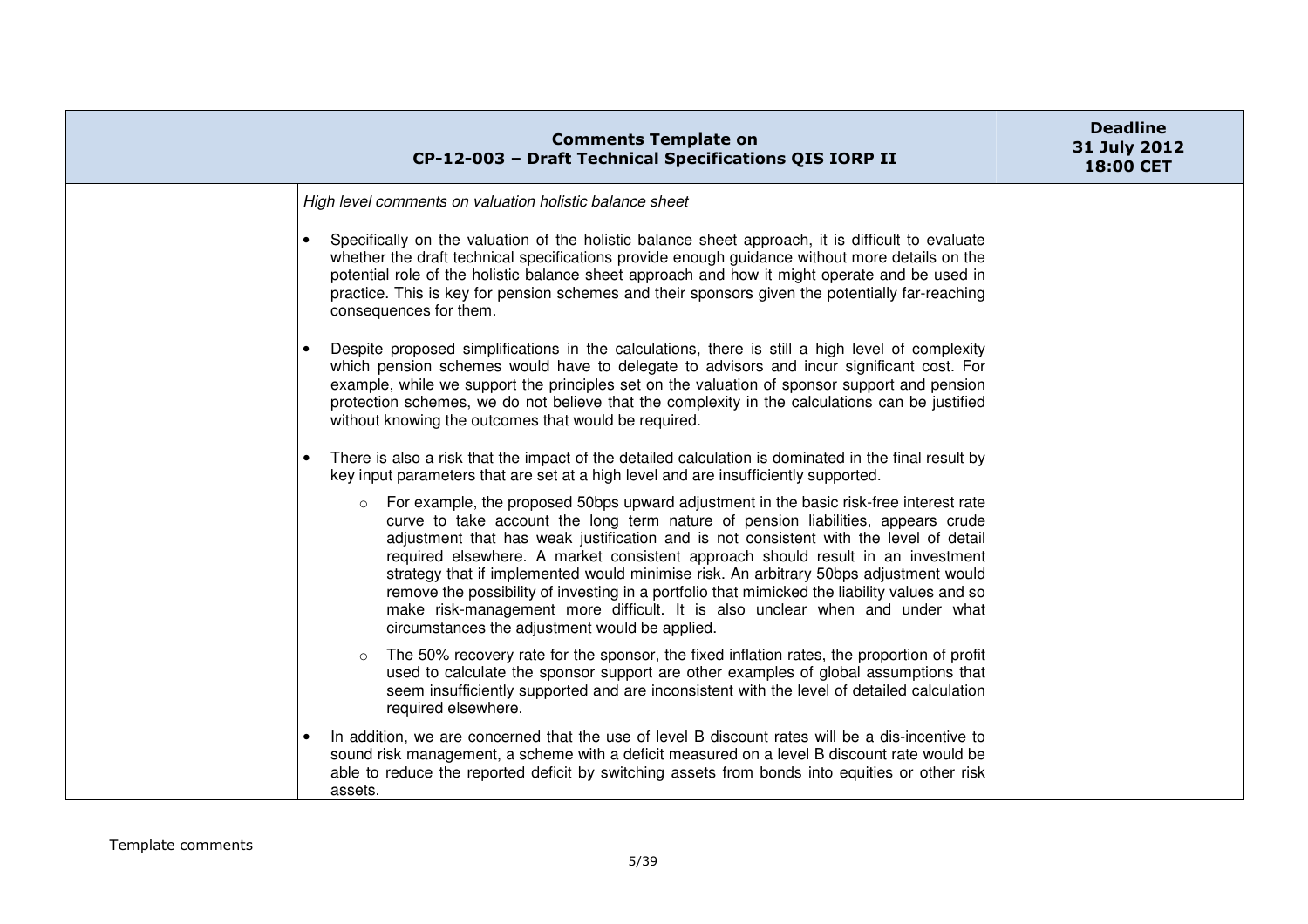| <b>Comments Template on</b><br>CP-12-003 - Draft Technical Specifications QIS IORP II                                                                                                                                                                                                                                                                                                                                                                                                                                                                           | <b>Deadline</b><br>31 July 2012<br>18:00 CET |
|-----------------------------------------------------------------------------------------------------------------------------------------------------------------------------------------------------------------------------------------------------------------------------------------------------------------------------------------------------------------------------------------------------------------------------------------------------------------------------------------------------------------------------------------------------------------|----------------------------------------------|
| Finally, using fixed rates of inflation where markets exist for trading inflation will be detrimental<br>to sound risk management. Where inflation trades exist (e.g. the UK) then a term structure of<br>inflation similar to that used for interest rates should be used. Where no market exists to inform<br>the setting of a parameter, salary inflation for example, then a simple informed assumption is<br>justifiable.                                                                                                                                  |                                              |
| High level comments on Solvency Capital Requirement (SCR) standard formula and Minimum<br>Capital Requirement (MCR)                                                                                                                                                                                                                                                                                                                                                                                                                                             |                                              |
| We note that the description of the SCR is based on the Solvency II analysis developed for<br>insurance, it is unclear until the QIS has been attempted what issues will arise in applying this<br>framework to IORPs.                                                                                                                                                                                                                                                                                                                                          |                                              |
| The absence of a capital requirement for EEA state bonds in the SCR is an anomaly which<br>does not adequately reflect the risks faced by IORPS. The purpose of the MCR for IORPs<br>needs to be clarified.<br>We believe that the way the loss absorbing capacity of adjustment mechanisms and security<br>mechanisms is taken into account in the calculation of the SCR is a complex area and we expect<br>that lessons will be drawn out by the QIS. Sufficient time should be allowed to learn from this<br>experience and design proportionate solutions. |                                              |
| Timescales set for the QIS exercise should allow lessons to be learned and a robust<br>approach to be identified                                                                                                                                                                                                                                                                                                                                                                                                                                                |                                              |
| This consultation proposed a large amount of detailed calculations and short timescales. We are<br>therefore sceptical that a robust approach can be identified in the timescales set out. A resilient<br>framework should take into account the practical difficulties encountered by stakeholders and then<br>allow sufficient time for any lessons to be learnt.                                                                                                                                                                                             |                                              |
| The administrative burden should be proportionate for pension schemes across the EU<br><b>Member States</b>                                                                                                                                                                                                                                                                                                                                                                                                                                                     |                                              |
| Serious concerns exist that the administrative burden will be high for pension schemes throughout                                                                                                                                                                                                                                                                                                                                                                                                                                                               |                                              |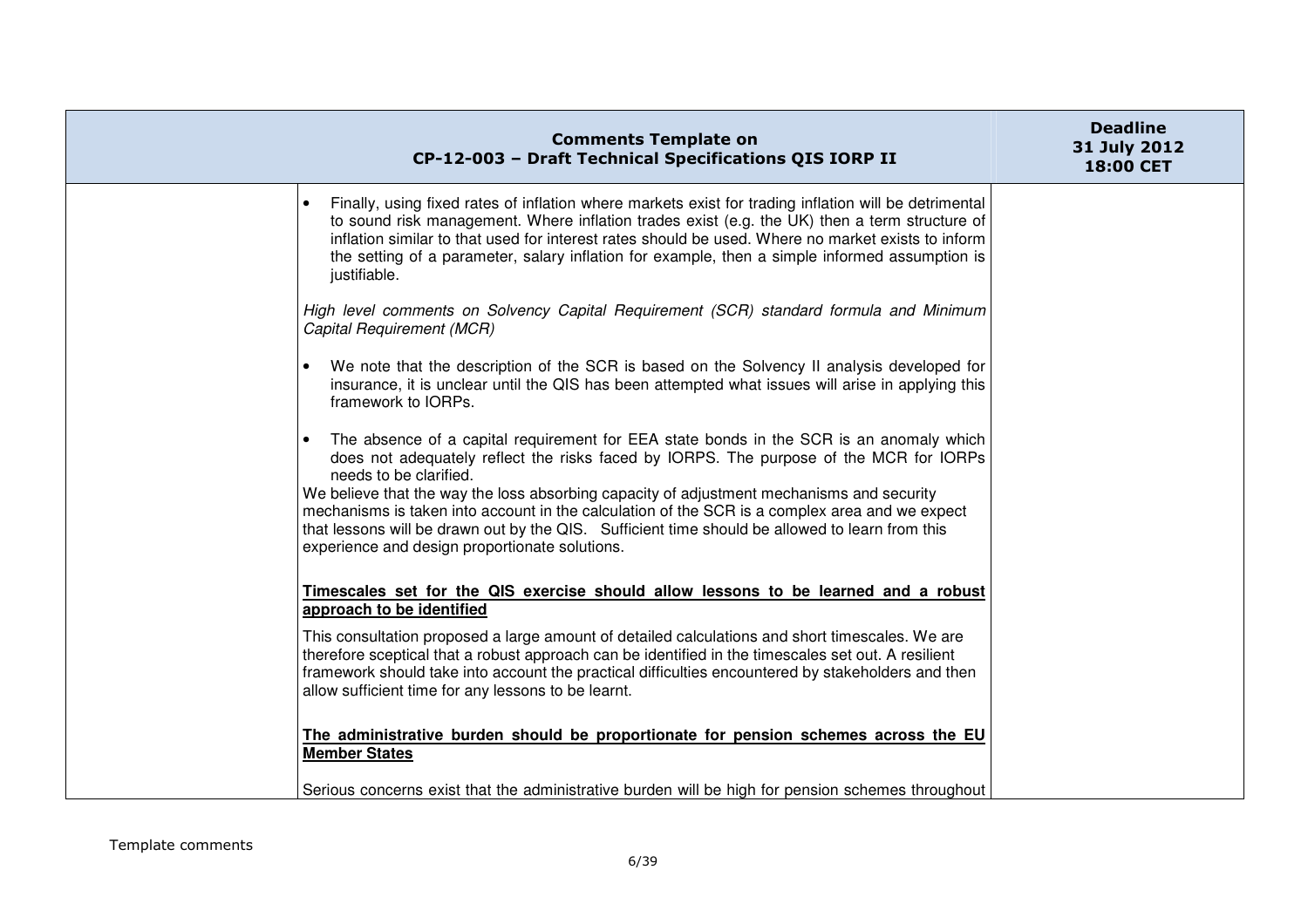|                                                                                                                                                                                                | <b>Comments Template on</b><br>CP-12-003 - Draft Technical Specifications QIS IORP II                                                                                                                                                                                                                                                                                                                                                                                                                 | <b>Deadline</b><br>31 July 2012<br><b>18:00 CET</b> |
|------------------------------------------------------------------------------------------------------------------------------------------------------------------------------------------------|-------------------------------------------------------------------------------------------------------------------------------------------------------------------------------------------------------------------------------------------------------------------------------------------------------------------------------------------------------------------------------------------------------------------------------------------------------------------------------------------------------|-----------------------------------------------------|
| complexity.                                                                                                                                                                                    | Europe, and particularly so for smaller pension schemes. We are unconvinced that the calculations<br>can be carried out at a reasonable cost and within reasonable timescales given the level of                                                                                                                                                                                                                                                                                                      |                                                     |
| to be taken into account in creating the regulatory framework.                                                                                                                                 | BlackRock recommends that proportionality should be required and that the framework takes into<br>account the size and resources of IORPs compared to insurers. IORPs are typically much smaller<br>organisations than insurance companies and so will bear a disproportionately higher compliance<br>cost which will ultimately be passed on to members or sponsors. Higher costs will be a dis-<br>incentive for pension provision. IORPs also have numerous differences to Insurers and these need |                                                     |
| The differences include but are not limited to:                                                                                                                                                |                                                                                                                                                                                                                                                                                                                                                                                                                                                                                                       |                                                     |
| Insurance companies<br>Insurance products can be bought through<br>a variety of distribution channels (i.e.<br>brokers, agents, bancassurance etc.) and<br>are offered to the public at large. | <b>IORPs</b><br>Pension benefits are restricted to the employees of a<br>company that are members of an IORP. As such, pension<br>arrangements are included in the contract of employment<br>and are conditional on employment.                                                                                                                                                                                                                                                                       |                                                     |
| The primary motivation is profit.                                                                                                                                                              | IORPs are not for profit institutions. They operate for the<br>ultimate benefit of employees and are managed to minimise<br>the cost of pension provision to the employer.                                                                                                                                                                                                                                                                                                                            |                                                     |
| Investment decisions are guided typically by<br>return on capital and solvency motivations.                                                                                                    | Investment decisions are guided by the will to meet the<br>pension commitments to employees over the long term in a<br>relatively predictable manner. Hence, IORPs tend to take a<br>longer term investment view and have longer portfolio<br>duration.                                                                                                                                                                                                                                               |                                                     |
| Solvency rules provide security to policies<br>holders.                                                                                                                                        | Member's benefits are already strongly protected by the<br>sponsor employer covenant in some countries (e.g. in the<br>Netherlands by the FTK and in the UK by the work of the<br>Pension Regulator and by the Pension Protection Fund).                                                                                                                                                                                                                                                              |                                                     |
| Almost 5,000 insurance companies operate<br>in Europe on a cross border basis. <sup>2</sup>                                                                                                    | There are around 140,000 IORPs in Europe of which only 84<br>are cross-border. $3$ The median size of pension funds is far<br>smaller than that of insurance companies.                                                                                                                                                                                                                                                                                                                               |                                                     |

<sup>&</sup>lt;sup>2</sup> Source: CEA, the European insurance and reinsurance federation (<u>http://www.cea.eu/uploads/Modules/Publications/key-facts-2011.pdf)</u><br><sup>3</sup> Source: EIOPA (<u>http://www.efrp.org/LinkClick.aspx?fileticket=8IiNE8yIyzA%3D&tabi</u>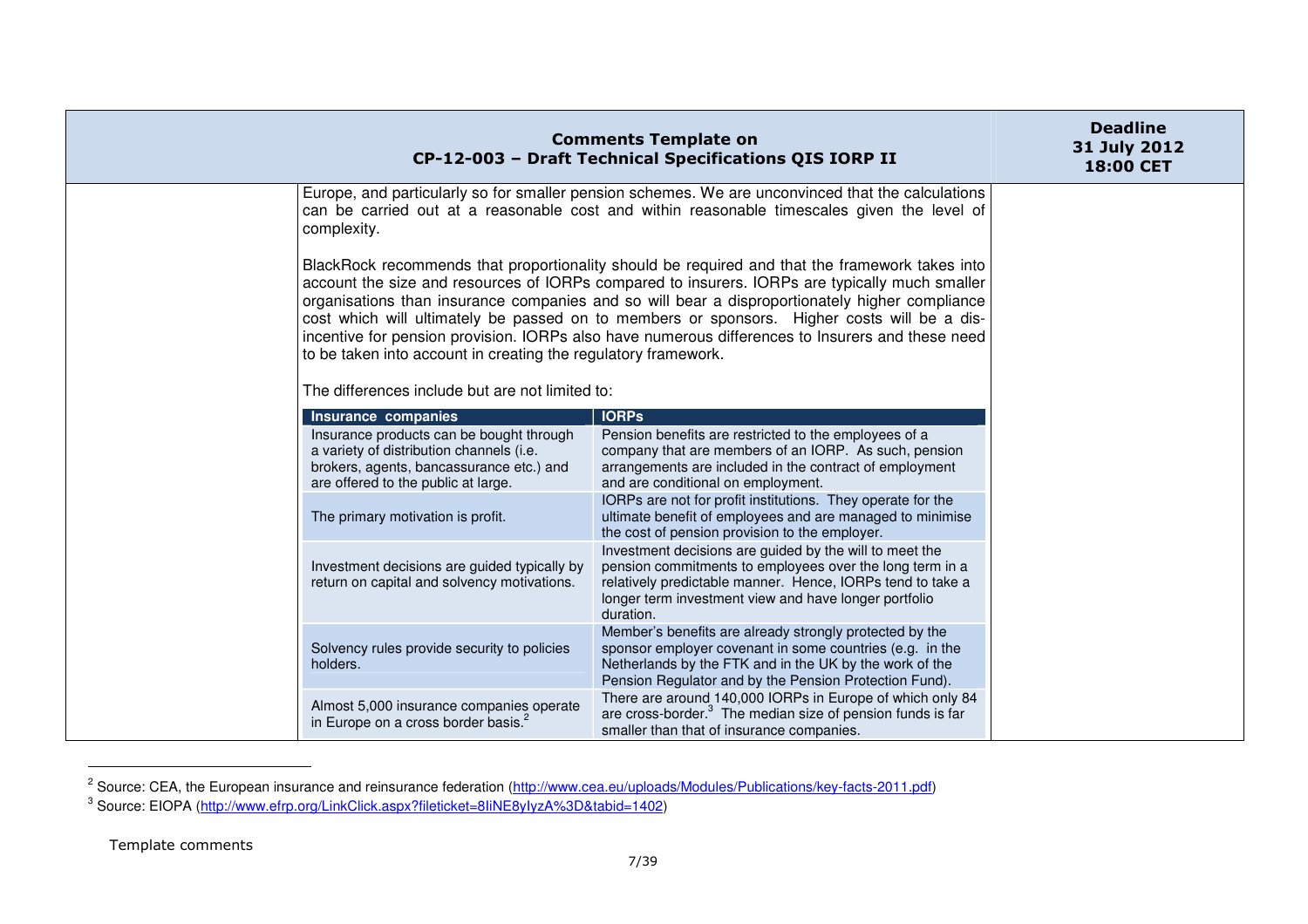|        | <b>Comments Template on</b><br>CP-12-003 - Draft Technical Specifications QIS IORP II                                                                                                                                                                                                                                                                                                                                                                                                                                                                                                                                                                                                                                                                                                                                              | <b>Deadline</b><br>31 July 2012<br>18:00 CET |
|--------|------------------------------------------------------------------------------------------------------------------------------------------------------------------------------------------------------------------------------------------------------------------------------------------------------------------------------------------------------------------------------------------------------------------------------------------------------------------------------------------------------------------------------------------------------------------------------------------------------------------------------------------------------------------------------------------------------------------------------------------------------------------------------------------------------------------------------------|----------------------------------------------|
|        | We are also concerned that the objective of regulatory consistency is not achievable at a<br>reasonable cost given the diversity of pension arrangements between employers and employees<br>across the EU Member States. In addition, some EU Member States already have established<br>regulations in place governing pension security. The danger is very real that IORPs in those<br>countries will face considerable additional costs in doing this exercise without any commensurate<br>benefit accruing in terms of improved regulatory framework.                                                                                                                                                                                                                                                                           |                                              |
|        | <b>Macroeconomic impacts</b>                                                                                                                                                                                                                                                                                                                                                                                                                                                                                                                                                                                                                                                                                                                                                                                                       |                                              |
|        | There could be some macro-economic consequences from the differing capital requirements<br>imposed on different asset classes. Overall, the amount of capital available for investment will<br>remain the same (or increase if higher solvency requirements are in place) but the distribution of<br>this capital may well alter. There could be a switch out of equity but it is not clear where this capital<br>may be redeployed. If the capital is recycled to the corporate sector in the form of corporate bonds<br>then the impact on capital available to the private sector may be minimal, however if more capital is<br>directed to sovereign bonds then there may be a reduction in the available capital for the private<br>sector. A thorough analysis of this impact should be carried out prior to implementation. |                                              |
| $Q1$ . | Please see our General Comment above.                                                                                                                                                                                                                                                                                                                                                                                                                                                                                                                                                                                                                                                                                                                                                                                              |                                              |
| Q2.    | Please see our General Comment above.                                                                                                                                                                                                                                                                                                                                                                                                                                                                                                                                                                                                                                                                                                                                                                                              |                                              |
| Q3.    | Please see our General Comment above.                                                                                                                                                                                                                                                                                                                                                                                                                                                                                                                                                                                                                                                                                                                                                                                              |                                              |
| Q4.    | Please see our General Comment above.                                                                                                                                                                                                                                                                                                                                                                                                                                                                                                                                                                                                                                                                                                                                                                                              |                                              |
| Q5.    | Please see our General Comment above.                                                                                                                                                                                                                                                                                                                                                                                                                                                                                                                                                                                                                                                                                                                                                                                              |                                              |
| Q6.    | Please see our General Comment above.                                                                                                                                                                                                                                                                                                                                                                                                                                                                                                                                                                                                                                                                                                                                                                                              |                                              |
| Q7.    |                                                                                                                                                                                                                                                                                                                                                                                                                                                                                                                                                                                                                                                                                                                                                                                                                                    |                                              |
| Q8.    | Please see our General Comment above.                                                                                                                                                                                                                                                                                                                                                                                                                                                                                                                                                                                                                                                                                                                                                                                              |                                              |
| Q9.    | Please see our General Comment above.                                                                                                                                                                                                                                                                                                                                                                                                                                                                                                                                                                                                                                                                                                                                                                                              |                                              |
| Q10.   | Please see our General Comment above.                                                                                                                                                                                                                                                                                                                                                                                                                                                                                                                                                                                                                                                                                                                                                                                              |                                              |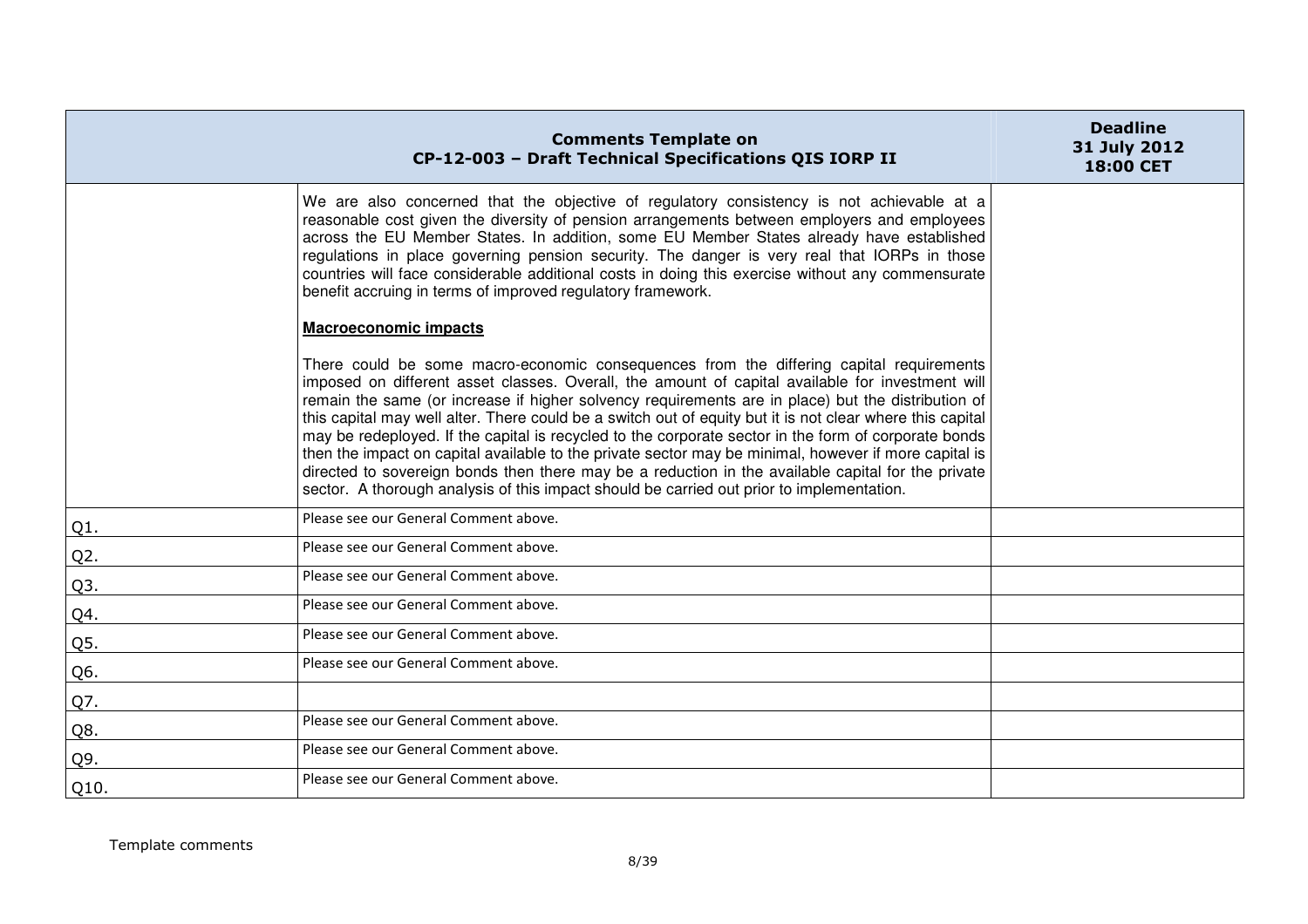|                 | <b>Comments Template on</b><br>CP-12-003 - Draft Technical Specifications QIS IORP II | <b>Deadline</b><br>31 July 2012<br>18:00 CET |
|-----------------|---------------------------------------------------------------------------------------|----------------------------------------------|
| Q11.            |                                                                                       |                                              |
| Q12.            | Please see our General Comment above.                                                 |                                              |
| Q13.            | Please see our General Comment above.                                                 |                                              |
| Q14.            | Please see our General Comment above.                                                 |                                              |
| Q15.            | Please see our General Comment above.                                                 |                                              |
| Q16.            | Please see our General Comment above.                                                 |                                              |
| Q17.            | Please see our General Comment above.                                                 |                                              |
| Q18.            | Please see our General Comment above.                                                 |                                              |
| Q <sub>19</sub> |                                                                                       |                                              |
| Q20.            |                                                                                       |                                              |
| Q21.            | Please see our General Comment above.                                                 |                                              |
| Q22.            |                                                                                       |                                              |
| Q23.            |                                                                                       |                                              |
| I.1.1.          |                                                                                       |                                              |
| I.1.2.          |                                                                                       |                                              |
| I.1.3.          |                                                                                       |                                              |
| I.1.4.          |                                                                                       |                                              |
| I.1.5.          |                                                                                       |                                              |
| I.2.1.          |                                                                                       |                                              |
| I.2.2.          |                                                                                       |                                              |
| I.2.3.          |                                                                                       |                                              |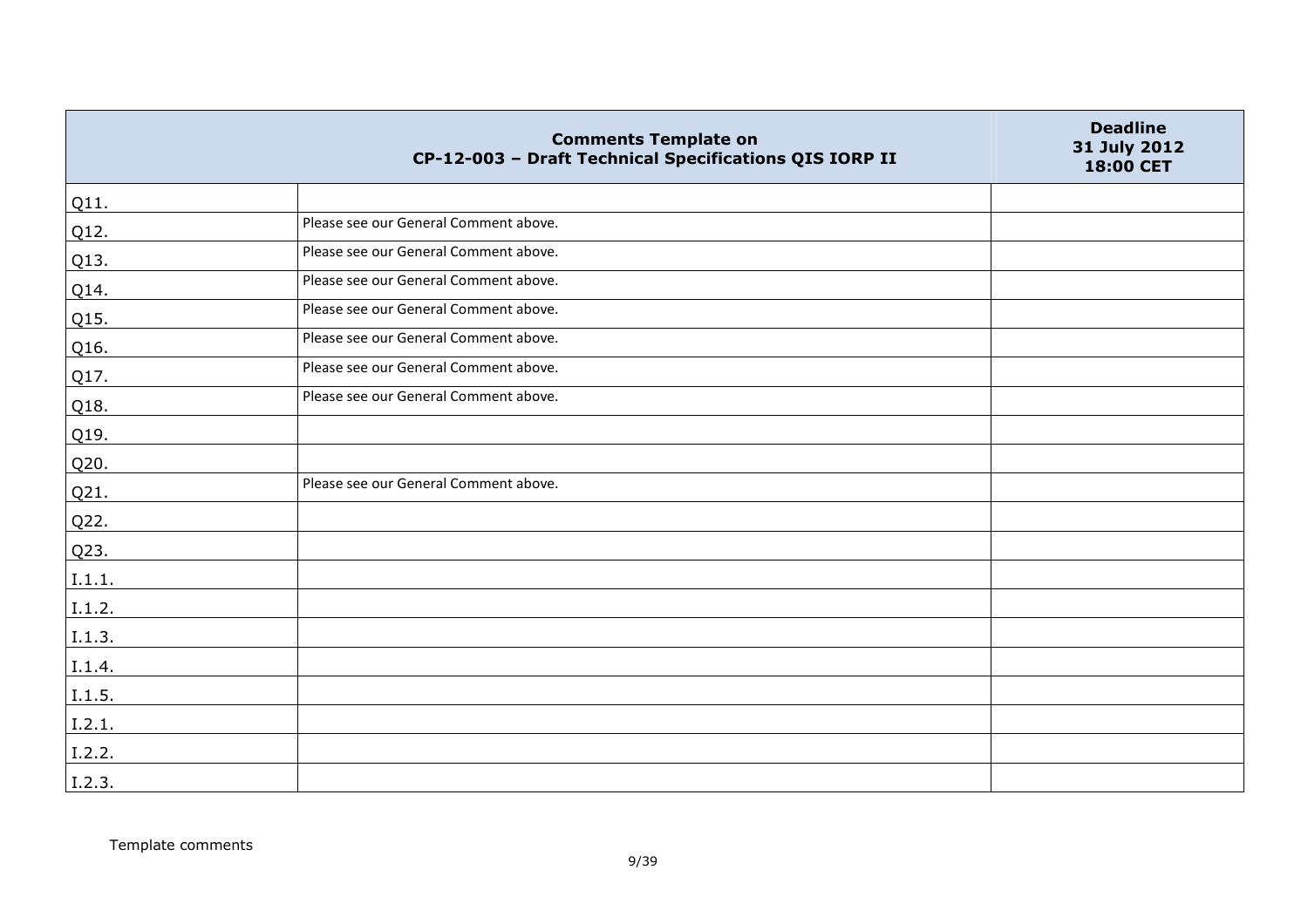|         | <b>Comments Template on</b><br>CP-12-003 - Draft Technical Specifications QIS IORP II | <b>Deadline</b><br>31 July 2012<br>18:00 CET |
|---------|---------------------------------------------------------------------------------------|----------------------------------------------|
| I.2.4.  |                                                                                       |                                              |
| I.2.5.  |                                                                                       |                                              |
| I.2.6.  |                                                                                       |                                              |
| I.3.1.  |                                                                                       |                                              |
| I.3.2.  |                                                                                       |                                              |
| I.4.1.  |                                                                                       |                                              |
| I.4.2.  |                                                                                       |                                              |
| I.4.3.  |                                                                                       |                                              |
| I.4.4.  |                                                                                       |                                              |
| I.4.5.  |                                                                                       |                                              |
| I.4.6.  |                                                                                       |                                              |
| I.4.7.  |                                                                                       |                                              |
| I.4.8.  |                                                                                       |                                              |
| I.4.9.  |                                                                                       |                                              |
| I.4.10. |                                                                                       |                                              |
| I.4.11. |                                                                                       |                                              |
| I.4.12. |                                                                                       |                                              |
| I.4.13. |                                                                                       |                                              |
| I.4.14. |                                                                                       |                                              |
| I.4.15. |                                                                                       |                                              |
| I.4.16. |                                                                                       |                                              |
| I.4.17. |                                                                                       |                                              |
| I.4.18. |                                                                                       |                                              |
| I.4.19. |                                                                                       |                                              |

Template comments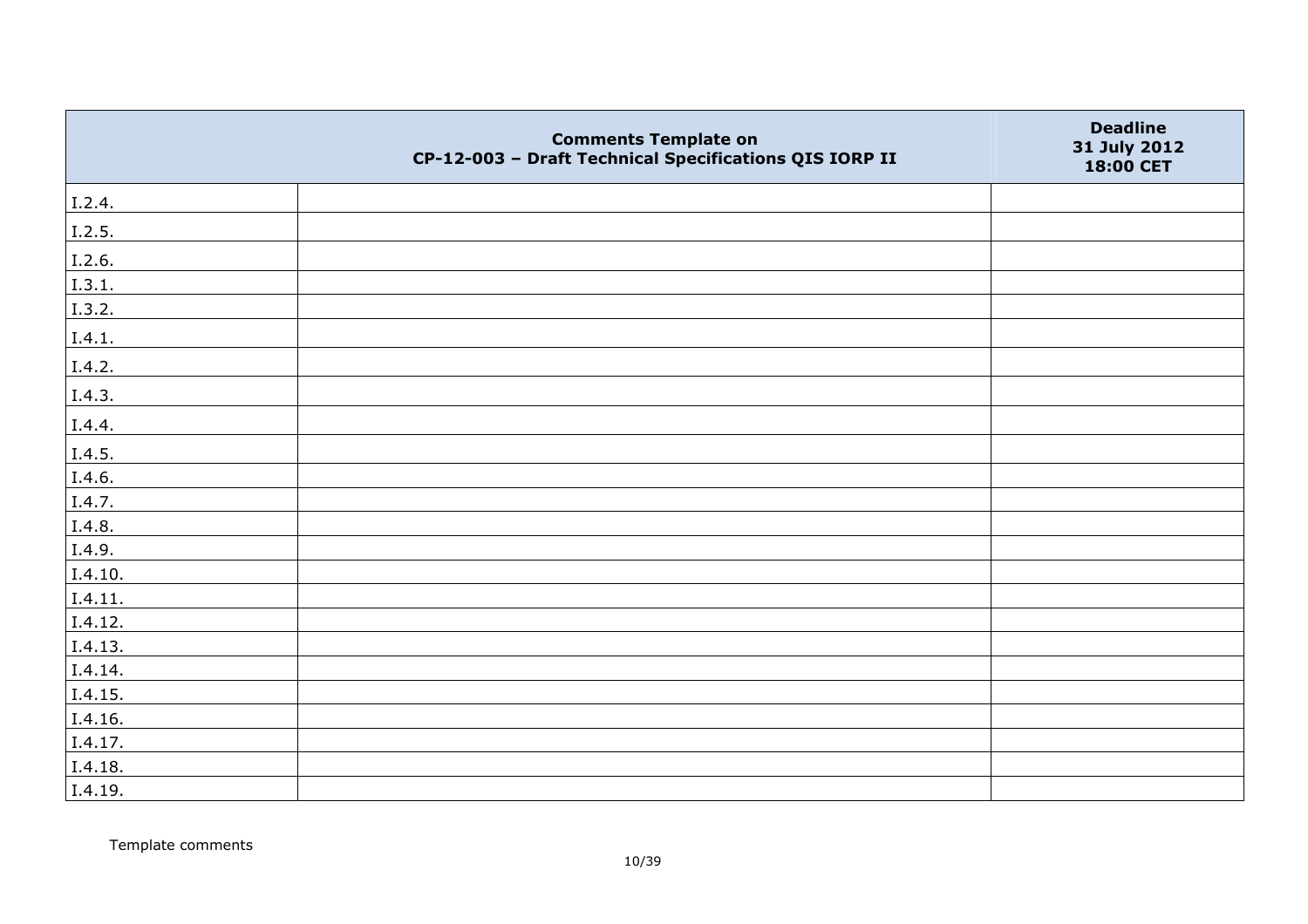|         | <b>Comments Template on</b><br>CP-12-003 - Draft Technical Specifications QIS IORP II | <b>Deadline</b><br>31 July 2012<br>18:00 CET |
|---------|---------------------------------------------------------------------------------------|----------------------------------------------|
| I.4.20. |                                                                                       |                                              |
| I.4.21. |                                                                                       |                                              |
| I.4.22. |                                                                                       |                                              |
| I.5.1.  |                                                                                       |                                              |
| 1.5.2.  |                                                                                       |                                              |
| I.5.3.  |                                                                                       |                                              |
| I.5.4.  |                                                                                       |                                              |
| I.5.5.  |                                                                                       |                                              |
| I.5.6.  |                                                                                       |                                              |
| I.5.7.  |                                                                                       |                                              |
| I.5.8.  |                                                                                       |                                              |
| I.6.1.  |                                                                                       |                                              |
| I.6.2.  |                                                                                       |                                              |
| I.6.3.  |                                                                                       |                                              |
| I.7.1.  |                                                                                       |                                              |
| I.7.2.  |                                                                                       |                                              |
| I.7.3.  |                                                                                       |                                              |
| I.7.4.  |                                                                                       |                                              |
| I.7.5.  |                                                                                       |                                              |
| I.8.1.  |                                                                                       |                                              |
| I.8.2.  |                                                                                       |                                              |
| I.8.3.  |                                                                                       |                                              |

Template comments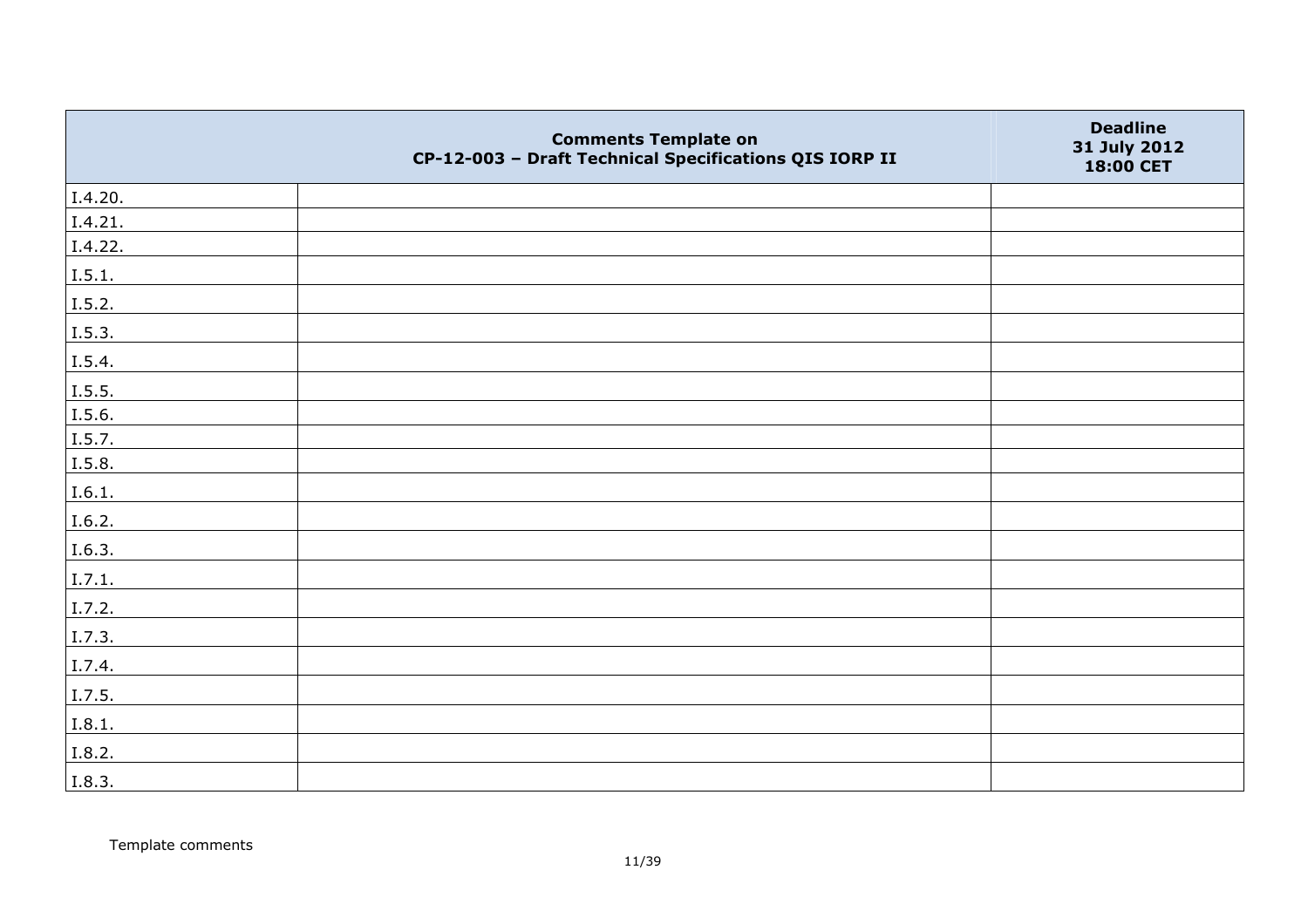|          | <b>Comments Template on</b><br>CP-12-003 - Draft Technical Specifications QIS IORP II | <b>Deadline</b><br>31 July 2012<br>18:00 CET |
|----------|---------------------------------------------------------------------------------------|----------------------------------------------|
| I.8.4.   |                                                                                       |                                              |
| I.8.5.   |                                                                                       |                                              |
| I.8.6.   |                                                                                       |                                              |
| I.9.1.   |                                                                                       |                                              |
| I.9.2.   |                                                                                       |                                              |
| I.9.3.   |                                                                                       |                                              |
| I.10.1.  |                                                                                       |                                              |
| I.10.2.  |                                                                                       |                                              |
| I.10.3.  |                                                                                       |                                              |
| I.10.4   |                                                                                       |                                              |
| I.11.1   |                                                                                       |                                              |
| HBS.1.1. |                                                                                       |                                              |
| HBS.2.1. |                                                                                       |                                              |
| HBS.2.2. |                                                                                       |                                              |
| HBS.2.3. |                                                                                       |                                              |
| HBS.2.4. |                                                                                       |                                              |
| HBS.2.5. |                                                                                       |                                              |
| HBS.2.6. |                                                                                       |                                              |
| HBS.2.7. |                                                                                       |                                              |
| HBS.2.8. |                                                                                       |                                              |
| HBS.3.1. |                                                                                       |                                              |
| HBS.3.2. |                                                                                       |                                              |
| HBS.3.3. |                                                                                       |                                              |
| HBS.3.4. |                                                                                       |                                              |

Template comments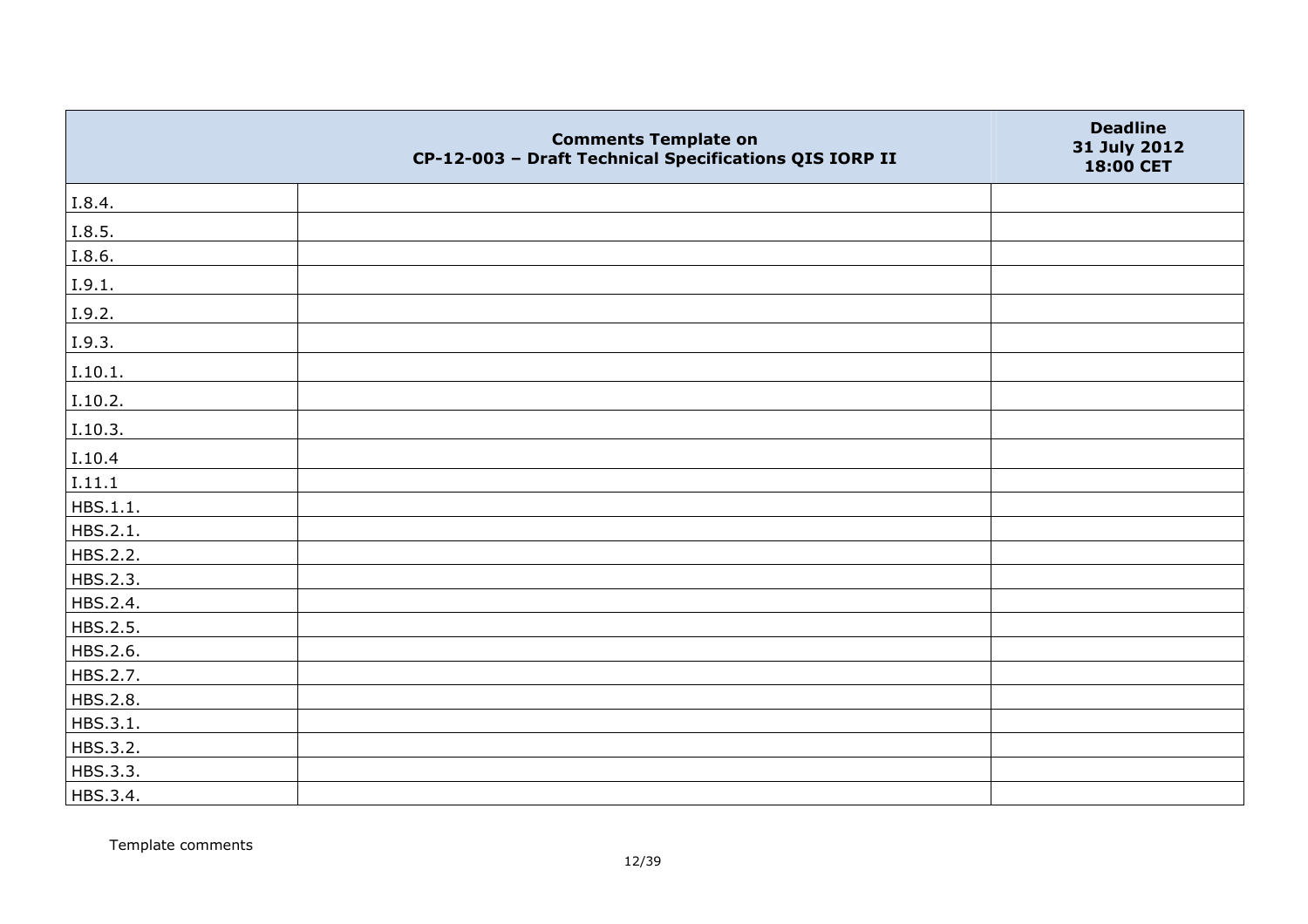|           | <b>Comments Template on</b><br>CP-12-003 - Draft Technical Specifications QIS IORP II | <b>Deadline</b><br>31 July 2012<br>18:00 CET |
|-----------|---------------------------------------------------------------------------------------|----------------------------------------------|
| HBS.3.5.  |                                                                                       |                                              |
| HBS.3.6.  |                                                                                       |                                              |
| HBS.3.7.  |                                                                                       |                                              |
| HBS.3.8.  |                                                                                       |                                              |
| HBS.3.9.  |                                                                                       |                                              |
| HBS.3.10. |                                                                                       |                                              |
| HBS.3.11. |                                                                                       |                                              |
| HBS.3.12. |                                                                                       |                                              |
| HBS.3.13. |                                                                                       |                                              |
| HBS.3.14. |                                                                                       |                                              |
| HBS.3.15. |                                                                                       |                                              |
| HBS.3.16. |                                                                                       |                                              |
| HBS.3.17. |                                                                                       |                                              |
| HBS.3.18. |                                                                                       |                                              |
| HBS.3.19. |                                                                                       |                                              |
| HBS.3.20. |                                                                                       |                                              |
| HBS.3.21. |                                                                                       |                                              |
| HBS.3.22. |                                                                                       |                                              |
| HBS.3.23. |                                                                                       |                                              |
| HBS.3.24. |                                                                                       |                                              |
| HBS.3.25. |                                                                                       |                                              |
| HBS.3.26. |                                                                                       |                                              |
| HBS.3.27. |                                                                                       |                                              |
| HBS.3.28. |                                                                                       |                                              |
| HBS.3.29. |                                                                                       |                                              |
| HBS.4.1.  |                                                                                       |                                              |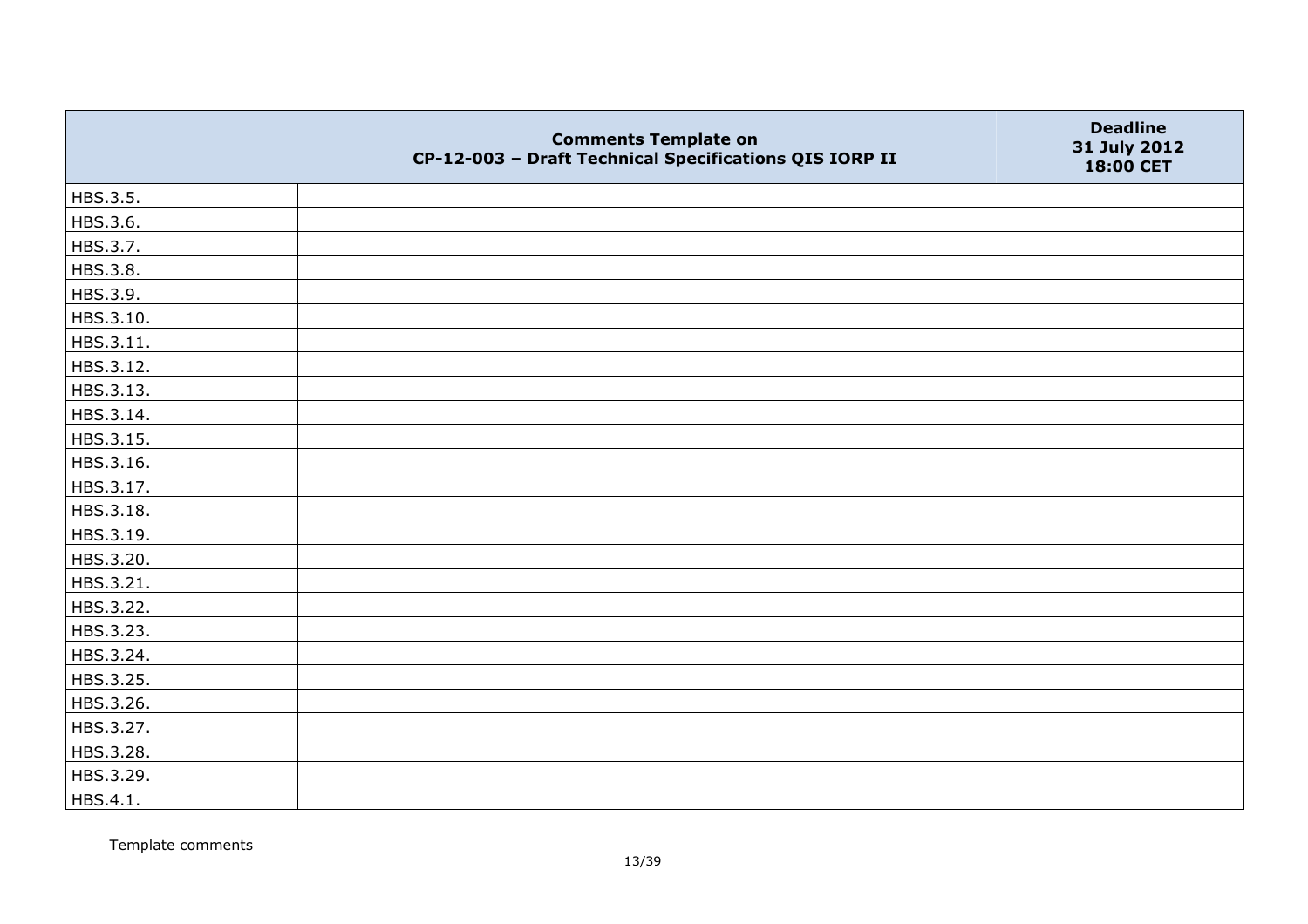|           | <b>Comments Template on</b><br>CP-12-003 - Draft Technical Specifications QIS IORP II | <b>Deadline</b><br>31 July 2012<br>18:00 CET |
|-----------|---------------------------------------------------------------------------------------|----------------------------------------------|
| HBS.4.2.  |                                                                                       |                                              |
| HBS.4.3.  |                                                                                       |                                              |
| HBS.4.4.  |                                                                                       |                                              |
| HBS.4.5.  |                                                                                       |                                              |
| HBS.4.6.  |                                                                                       |                                              |
| HBS.4.7.  |                                                                                       |                                              |
| HBS.4.8.  |                                                                                       |                                              |
| HBS.4.9.  |                                                                                       |                                              |
| HBS.4.10. |                                                                                       |                                              |
| HBS.4.11. |                                                                                       |                                              |
| HBS.4.12. |                                                                                       |                                              |
| HBS.4.13. |                                                                                       |                                              |
| HBS.4.14. |                                                                                       |                                              |
| HBS.4.15. |                                                                                       |                                              |
| HBS.4.16. |                                                                                       |                                              |
| HBS.4.17. |                                                                                       |                                              |
| HBS.4.18. |                                                                                       |                                              |
| HBS.4.19. |                                                                                       |                                              |
| HBS.4.20. |                                                                                       |                                              |
| HBS.4.21. |                                                                                       |                                              |
| HBS.4.22. |                                                                                       |                                              |
| HBS.4.23. |                                                                                       |                                              |
| HBS.4.24. |                                                                                       |                                              |
| HBS.4.25. |                                                                                       |                                              |
| HBS.4.26. |                                                                                       |                                              |
| HBS.4.27. |                                                                                       |                                              |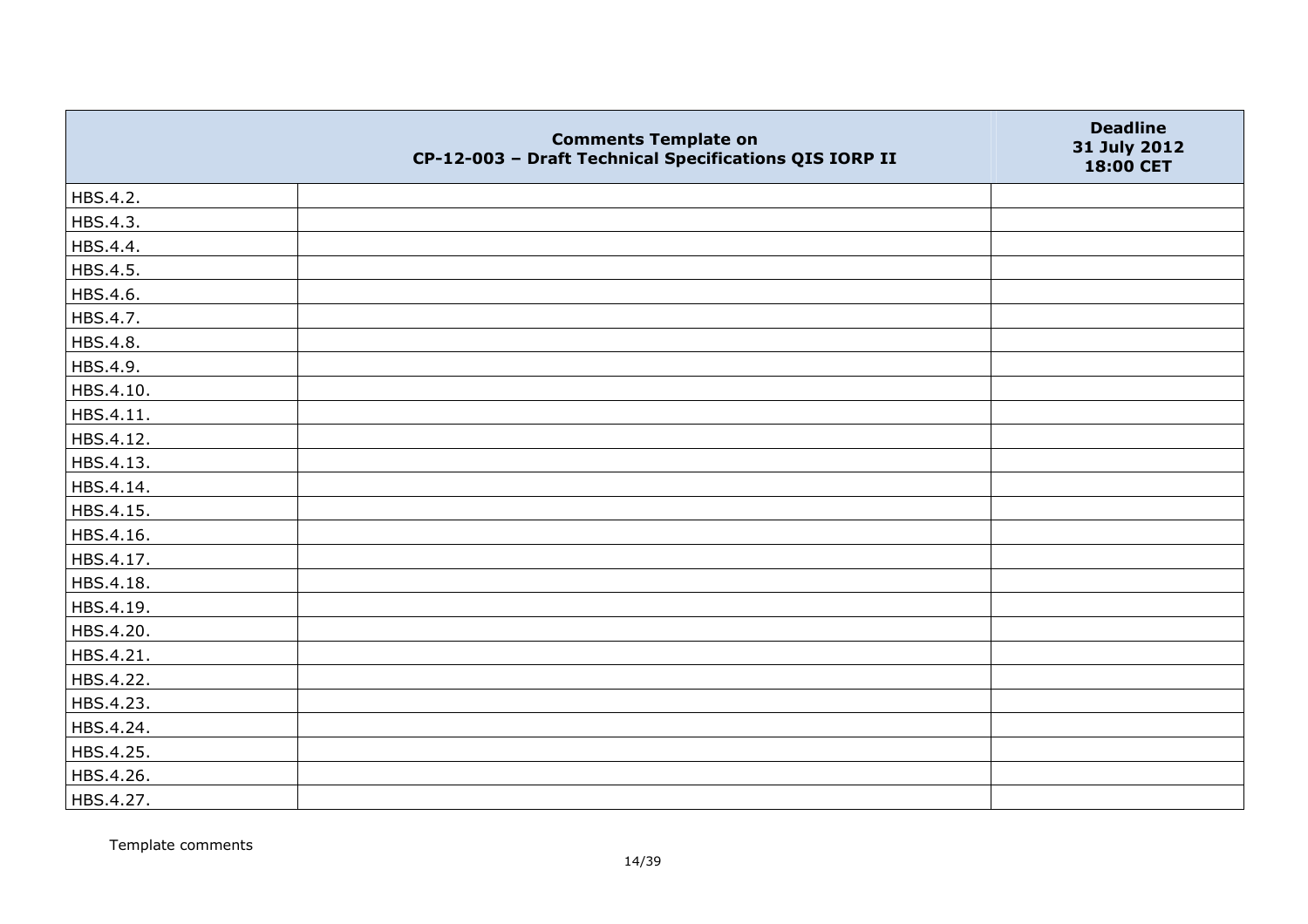|           | <b>Comments Template on</b><br>CP-12-003 - Draft Technical Specifications QIS IORP II | <b>Deadline</b><br>31 July 2012<br>18:00 CET |
|-----------|---------------------------------------------------------------------------------------|----------------------------------------------|
| HBS.4.28. |                                                                                       |                                              |
| HBS.4.29. |                                                                                       |                                              |
| HBS.4.30. |                                                                                       |                                              |
| HBS.4.31. |                                                                                       |                                              |
| HBS.4.32. |                                                                                       |                                              |
| HBS.4.33. |                                                                                       |                                              |
| HBS.4.34. |                                                                                       |                                              |
| HBS.4.35. |                                                                                       |                                              |
| HBS.4.36. |                                                                                       |                                              |
| HBS.4.37. |                                                                                       |                                              |
| HBS.4.38. |                                                                                       |                                              |
| HBS.4.39. |                                                                                       |                                              |
| HBS.4.40. |                                                                                       |                                              |
| HBS.4.41. |                                                                                       |                                              |
| HBS.4.42. |                                                                                       |                                              |
| HBS.4.43. |                                                                                       |                                              |
| HBS.4.44. |                                                                                       |                                              |
| HBS.4.45. |                                                                                       |                                              |
| HBS.4.46. |                                                                                       |                                              |
| HBS.4.47. |                                                                                       |                                              |
| HBS.4.48. |                                                                                       |                                              |
| HBS.4.49. |                                                                                       |                                              |
| HBS.4.50. |                                                                                       |                                              |
| HBS.4.51. |                                                                                       |                                              |
| HBS.4.52. |                                                                                       |                                              |
| HBS.4.53. |                                                                                       |                                              |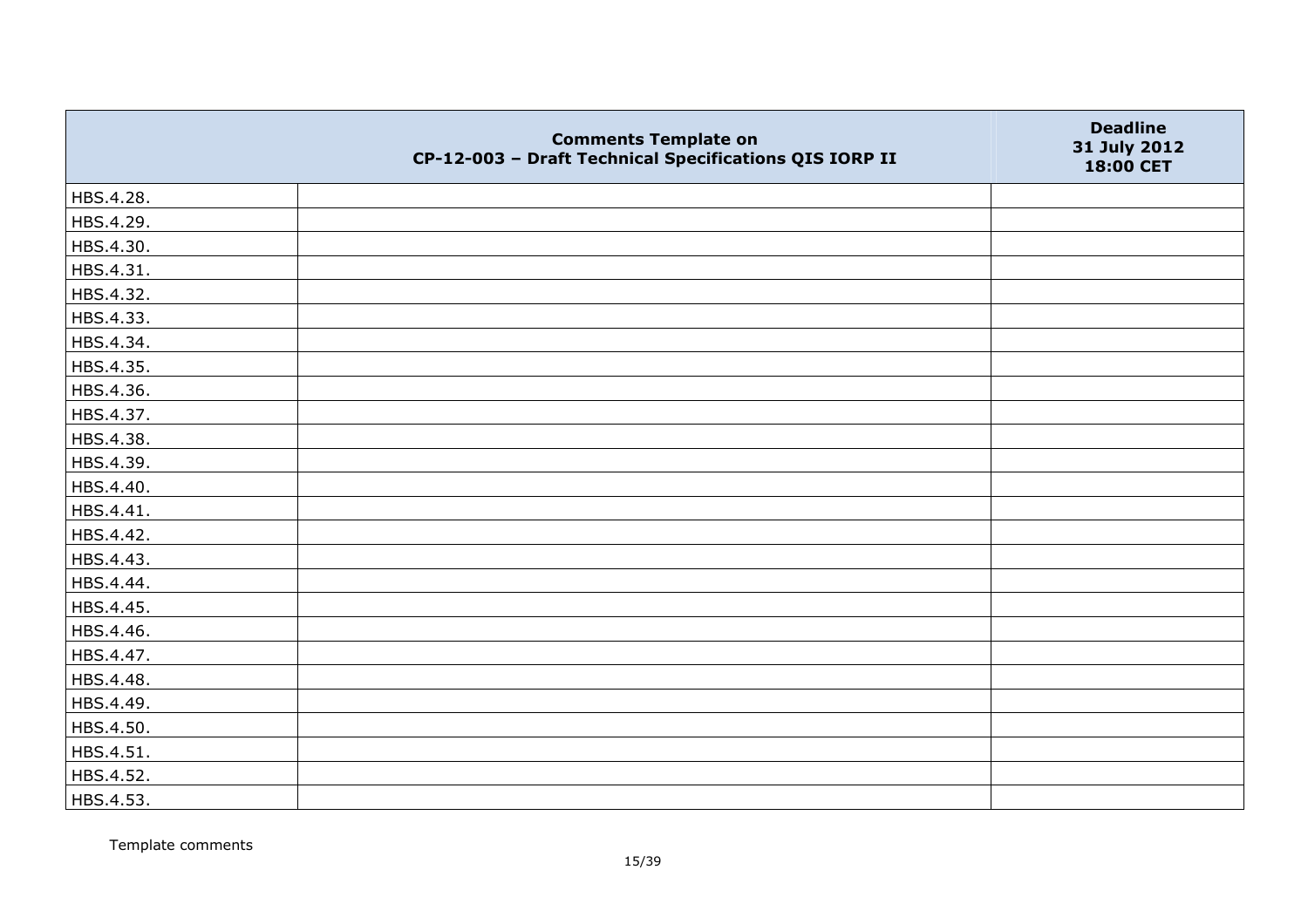|           | <b>Comments Template on</b><br>CP-12-003 - Draft Technical Specifications QIS IORP II | <b>Deadline</b><br>31 July 2012<br>18:00 CET |
|-----------|---------------------------------------------------------------------------------------|----------------------------------------------|
| HBS.4.54. |                                                                                       |                                              |
| HBS.4.55. |                                                                                       |                                              |
| HBS.4.56. |                                                                                       |                                              |
| HBS.4.57. |                                                                                       |                                              |
| HBS.4.58. |                                                                                       |                                              |
| HBS.4.59. |                                                                                       |                                              |
| HBS.4.60. |                                                                                       |                                              |
| HBS.4.61. |                                                                                       |                                              |
| HBS.5.1.  |                                                                                       |                                              |
| HBS.5.2.  |                                                                                       |                                              |
| HBS.5.3.  |                                                                                       |                                              |
| HBS.5.4.  |                                                                                       |                                              |
| HBS.5.5.  |                                                                                       |                                              |
| HBS.6.1.  |                                                                                       |                                              |
| HBS.6.2.  |                                                                                       |                                              |
| HBS.6.3.  |                                                                                       |                                              |
| HBS.6.4.  |                                                                                       |                                              |
| HBS.6.5.  |                                                                                       |                                              |
| HBS.6.6.  |                                                                                       |                                              |
| HBS.6.7.  |                                                                                       |                                              |
| HBS.6.8.  |                                                                                       |                                              |
| HBS.6.9.  |                                                                                       |                                              |
| HBS.6.10. |                                                                                       |                                              |
| HBS.6.11. |                                                                                       |                                              |
| HBS.6.12. |                                                                                       |                                              |
| HBS.6.13. |                                                                                       |                                              |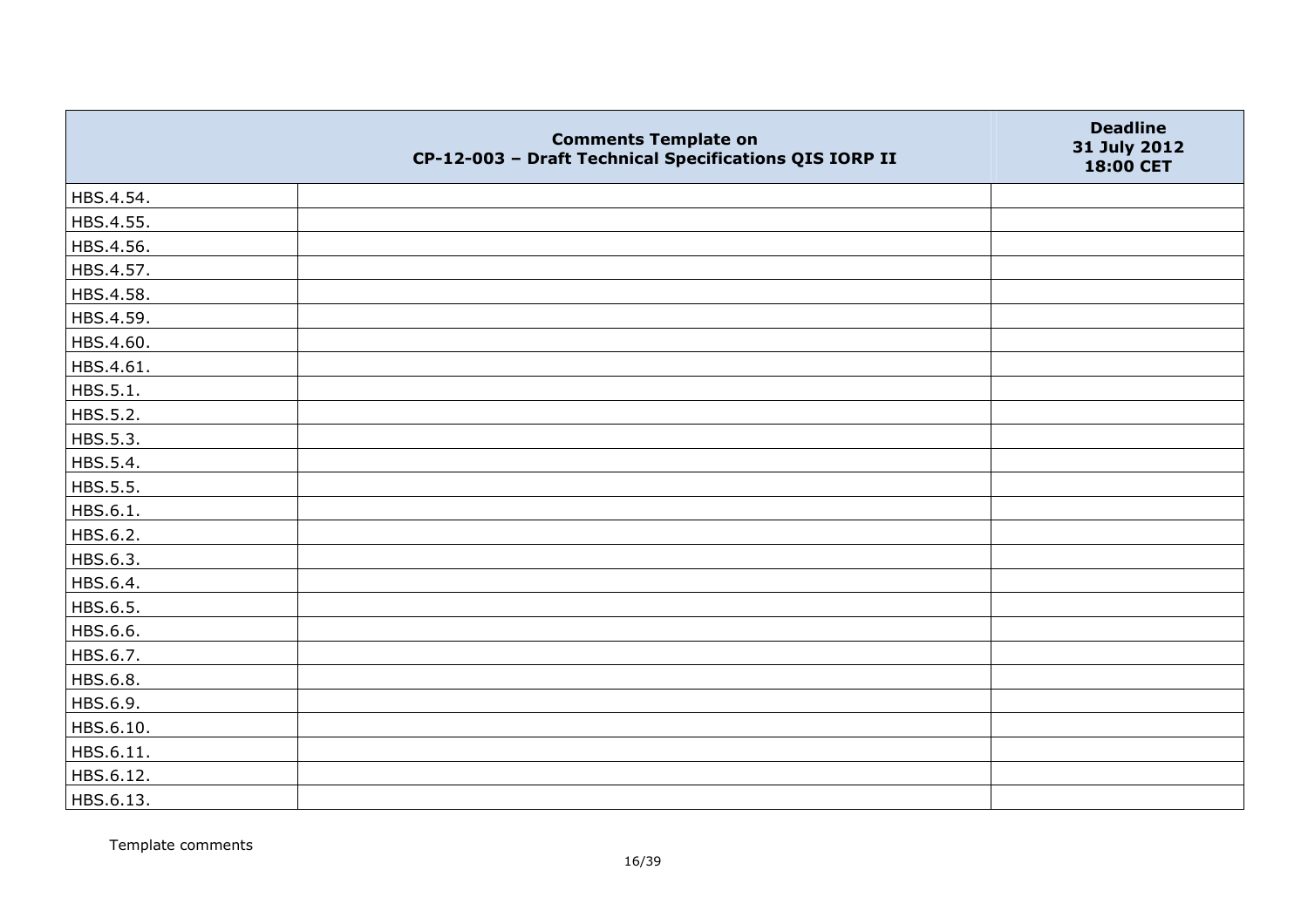|           | <b>Comments Template on</b><br>CP-12-003 - Draft Technical Specifications QIS IORP II | <b>Deadline</b><br>31 July 2012<br>18:00 CET |
|-----------|---------------------------------------------------------------------------------------|----------------------------------------------|
| HBS.6.14. |                                                                                       |                                              |
| HBS.6.15. |                                                                                       |                                              |
| HBS.6.16. |                                                                                       |                                              |
| HBS.6.17. |                                                                                       |                                              |
| HBS.6.18. |                                                                                       |                                              |
| HBS.6.19. |                                                                                       |                                              |
| HBS.6.20. |                                                                                       |                                              |
| HBS.6.21. |                                                                                       |                                              |
| HBS.6.22. |                                                                                       |                                              |
| HBS.6.23. |                                                                                       |                                              |
| HBS.6.24. |                                                                                       |                                              |
| HBS.6.25. |                                                                                       |                                              |
| HBS.6.26. |                                                                                       |                                              |
| HBS.6.27. |                                                                                       |                                              |
| HBS.6.28. |                                                                                       |                                              |
| HBS.6.29. |                                                                                       |                                              |
| HBS.6.30. |                                                                                       |                                              |
| HBS.6.31. |                                                                                       |                                              |
| HBS.6.32. |                                                                                       |                                              |
| HBS.6.33. |                                                                                       |                                              |
| HBS.6.34. |                                                                                       |                                              |
| HBS.6.35. |                                                                                       |                                              |
| HBS.6.36. |                                                                                       |                                              |
| HBS.6.37. |                                                                                       |                                              |
| HBS.6.38. |                                                                                       |                                              |
| HBS.6.39. |                                                                                       |                                              |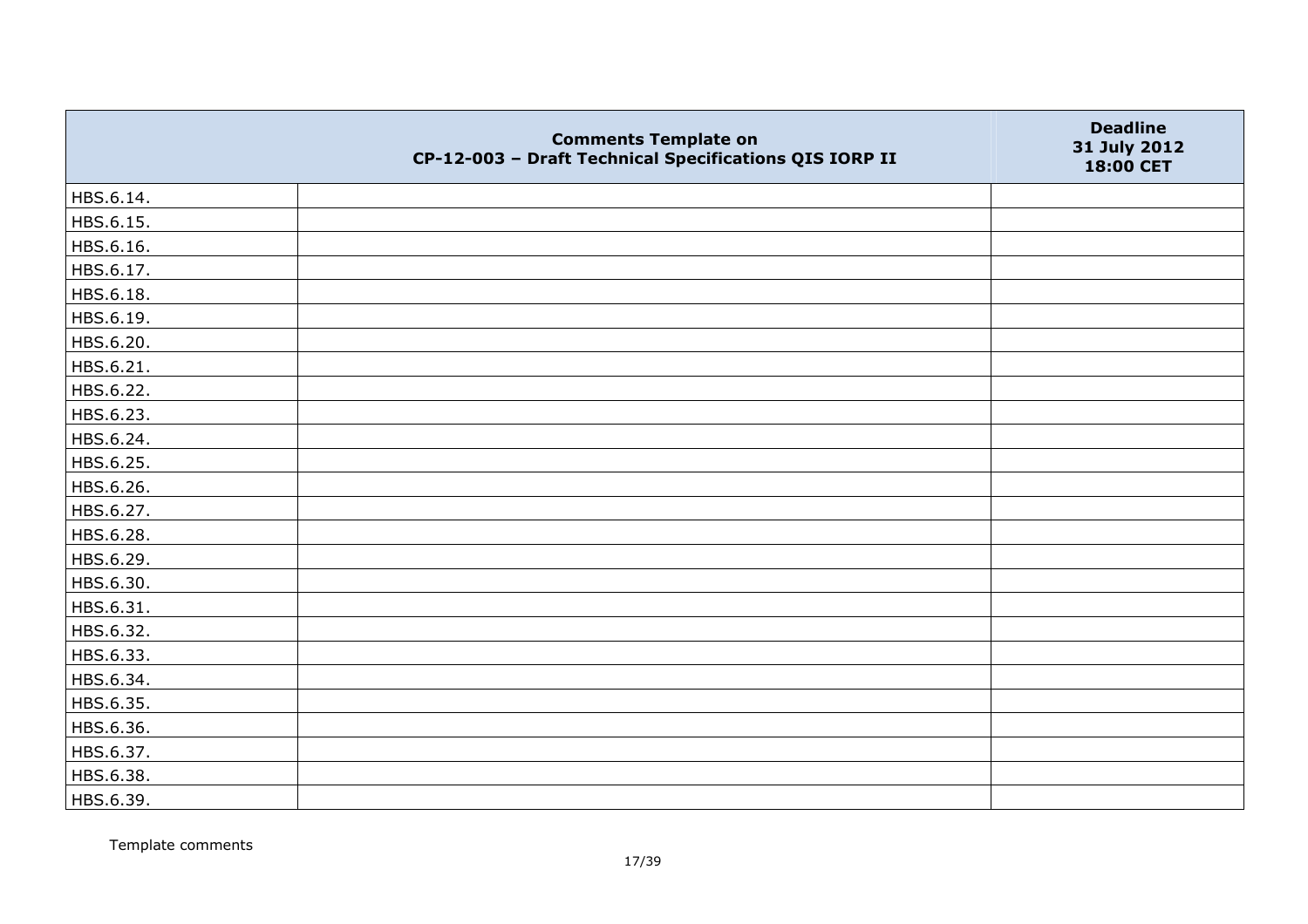|           | <b>Comments Template on</b><br>CP-12-003 - Draft Technical Specifications QIS IORP II | <b>Deadline</b><br>31 July 2012<br>18:00 CET |
|-----------|---------------------------------------------------------------------------------------|----------------------------------------------|
| HBS.6.40. |                                                                                       |                                              |
| HBS.6.41. |                                                                                       |                                              |
| HBS.6.42. |                                                                                       |                                              |
| HBS.6.43. |                                                                                       |                                              |
| HBS.6.44. |                                                                                       |                                              |
| HBS.6.45. |                                                                                       |                                              |
| HBS.6.46. |                                                                                       |                                              |
| HBS.6.47. |                                                                                       |                                              |
| HBS.6.48. |                                                                                       |                                              |
| HBS.6.49. |                                                                                       |                                              |
| HBS.6.50. |                                                                                       |                                              |
| HBS.6.51. |                                                                                       |                                              |
| HBS.6.52. |                                                                                       |                                              |
| HBS.6.53. |                                                                                       |                                              |
| HBS.6.54. |                                                                                       |                                              |
| HBS.6.55. |                                                                                       |                                              |
| HBS.6.56. |                                                                                       |                                              |
| HBS.6.57. |                                                                                       |                                              |
| HBS.6.58. |                                                                                       |                                              |
| HBS.6.59. |                                                                                       |                                              |
| HBS.6.60. |                                                                                       |                                              |
| HBS.6.61. |                                                                                       |                                              |
| HBS.6.62. |                                                                                       |                                              |
| HBS.6.63. |                                                                                       |                                              |
| HBS.6.64. |                                                                                       |                                              |
| HBS.6.65. |                                                                                       |                                              |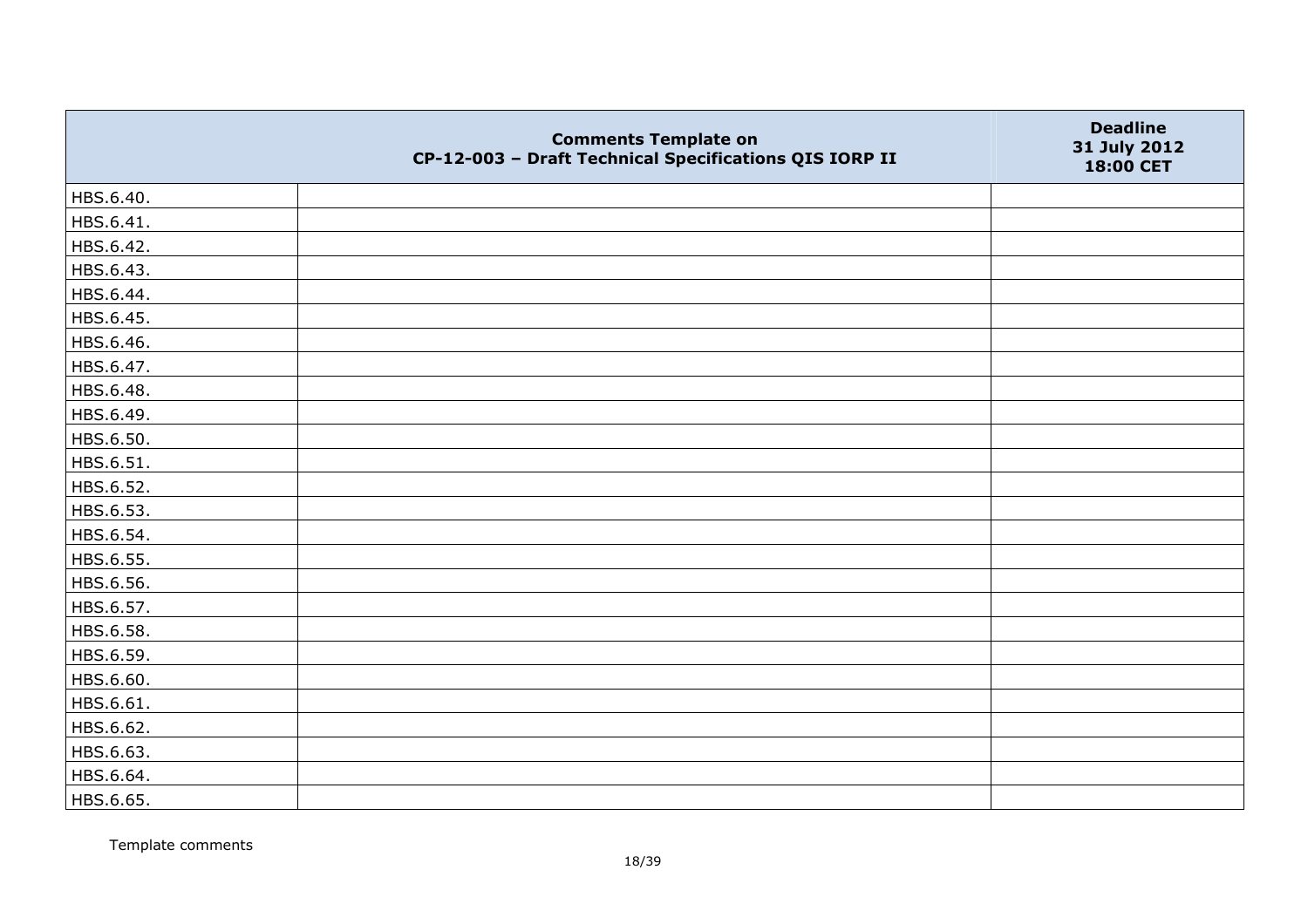|           | <b>Comments Template on</b><br>CP-12-003 - Draft Technical Specifications QIS IORP II | <b>Deadline</b><br>31 July 2012<br>18:00 CET |
|-----------|---------------------------------------------------------------------------------------|----------------------------------------------|
| HBS.6.66. |                                                                                       |                                              |
| HBS.6.67. |                                                                                       |                                              |
| HBS.6.68. |                                                                                       |                                              |
| HBS.6.69. |                                                                                       |                                              |
| HBS.6.70. |                                                                                       |                                              |
| HBS.6.71. |                                                                                       |                                              |
| HBS.6.72. |                                                                                       |                                              |
| HBS.6.73. |                                                                                       |                                              |
| HBS.6.74. |                                                                                       |                                              |
| HBS.6.75. |                                                                                       |                                              |
| HBS.6.76. |                                                                                       |                                              |
| HBS.6.77. |                                                                                       |                                              |
| HBS.6.78. |                                                                                       |                                              |
| HBS.6.79. |                                                                                       |                                              |
| HBS.6.80. |                                                                                       |                                              |
| HBS.6.81. |                                                                                       |                                              |
| HBS.6.82. |                                                                                       |                                              |
| HBS.6.83. |                                                                                       |                                              |
| HBS.6.84. |                                                                                       |                                              |
| HBS.6.85. |                                                                                       |                                              |
| HBS.6.86. |                                                                                       |                                              |
| HBS.6.87. |                                                                                       |                                              |
| HBS.6.88. |                                                                                       |                                              |
| HBS.6.89. |                                                                                       |                                              |
| HBS.6.90. |                                                                                       |                                              |
| HBS.7.1.  |                                                                                       |                                              |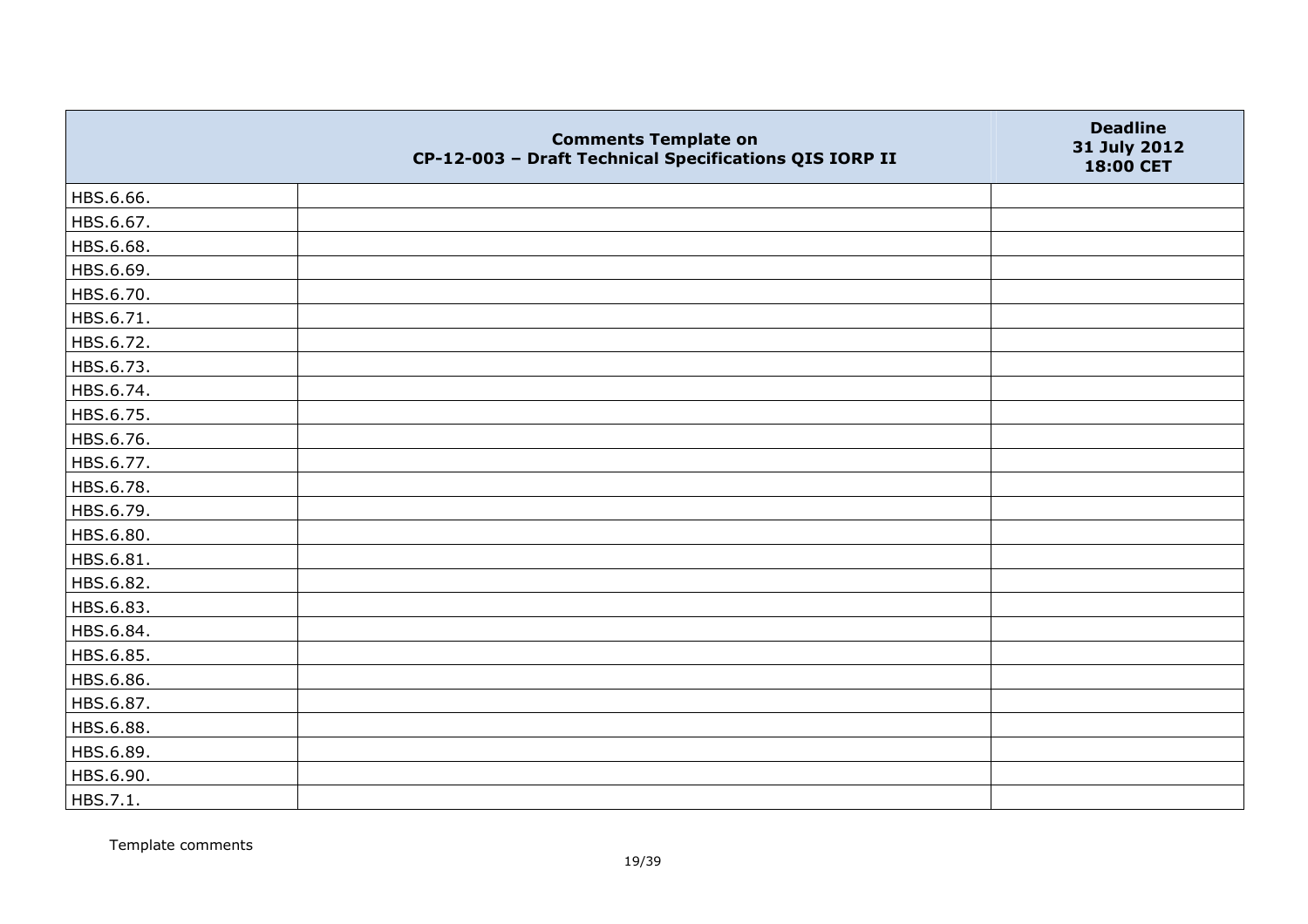|           | <b>Comments Template on</b><br>CP-12-003 - Draft Technical Specifications QIS IORP II | <b>Deadline</b><br>31 July 2012<br>18:00 CET |
|-----------|---------------------------------------------------------------------------------------|----------------------------------------------|
| HBS.7.2.  |                                                                                       |                                              |
| HBS.7.3.  |                                                                                       |                                              |
| HBS.7.4.  |                                                                                       |                                              |
| HBS.7.5.  |                                                                                       |                                              |
| HBS.7.6.  |                                                                                       |                                              |
| HBS.7.7.  |                                                                                       |                                              |
| HBS.7.8.  |                                                                                       |                                              |
| HBS.7.9.  |                                                                                       |                                              |
| HBS.7.10. |                                                                                       |                                              |
| HBS.7.11. |                                                                                       |                                              |
| HBS.7.12. |                                                                                       |                                              |
| HBS.7.13. |                                                                                       |                                              |
| HBS.7.14. |                                                                                       |                                              |
| HBS.7.15. |                                                                                       |                                              |
| HBS.7.16. |                                                                                       |                                              |
| HBS.7.17. |                                                                                       |                                              |
| HBS.7.18. |                                                                                       |                                              |
| HBS.7.19. |                                                                                       |                                              |
| HBS.7.20. |                                                                                       |                                              |
| HBS.7.21. |                                                                                       |                                              |
| HBS.7.22. |                                                                                       |                                              |
| HBS.7.23. |                                                                                       |                                              |
| HBS.7.24. |                                                                                       |                                              |
| HBS.7.25. |                                                                                       |                                              |
| HBS.7.26. |                                                                                       |                                              |
| HBS.7.27. |                                                                                       |                                              |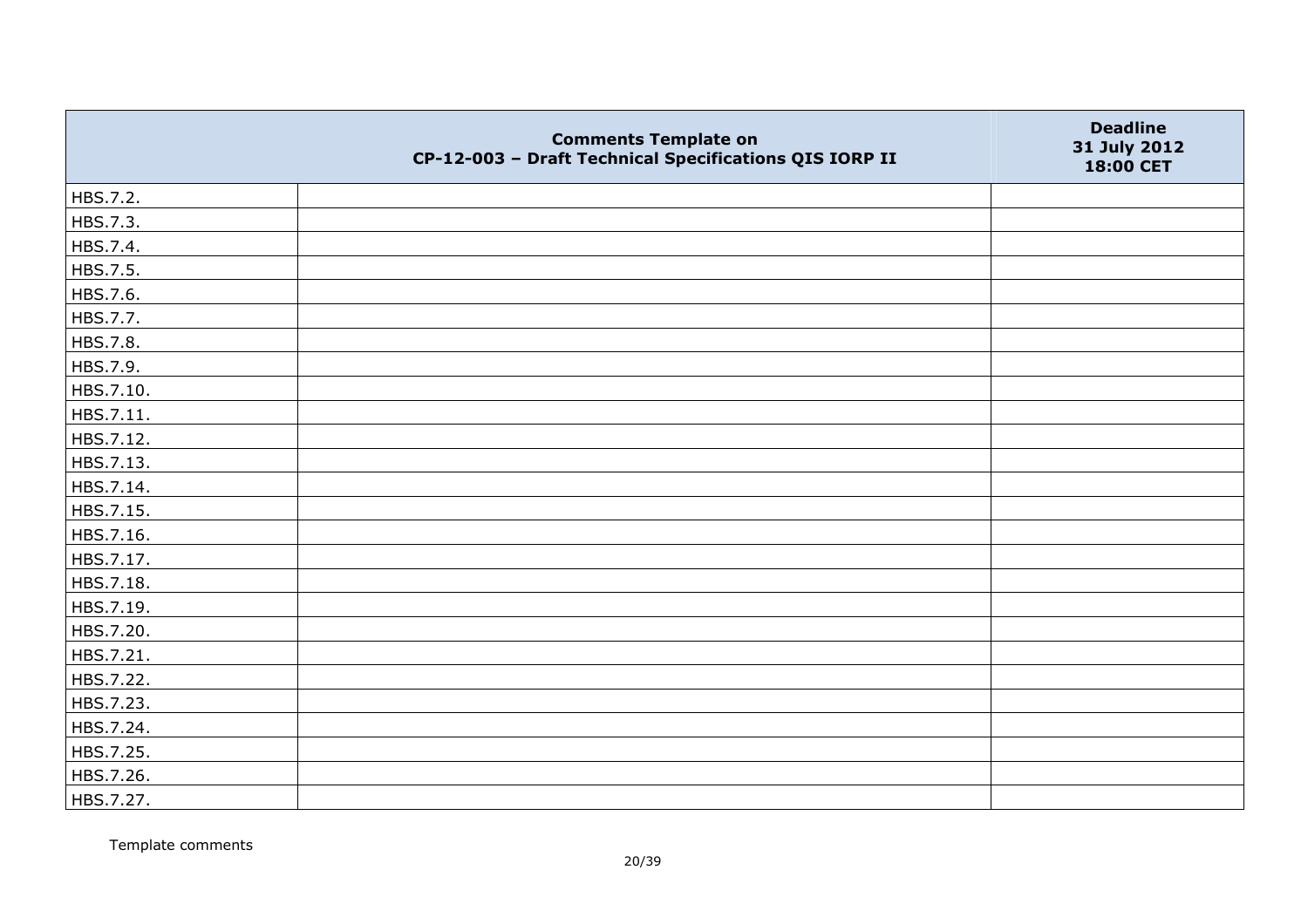|           | <b>Comments Template on</b><br>CP-12-003 - Draft Technical Specifications QIS IORP II | <b>Deadline</b><br>31 July 2012<br>18:00 CET |
|-----------|---------------------------------------------------------------------------------------|----------------------------------------------|
| HBS.7.28. |                                                                                       |                                              |
| HBS.7.29. |                                                                                       |                                              |
| HBS.7.30. |                                                                                       |                                              |
| HBS.7.31. |                                                                                       |                                              |
| HBS.7.32. |                                                                                       |                                              |
| HBS.7.33. |                                                                                       |                                              |
| HBS.7.34. |                                                                                       |                                              |
| HBS.7.35. |                                                                                       |                                              |
| HBS.7.36. |                                                                                       |                                              |
| HBS.7.37. |                                                                                       |                                              |
| HBS.7.38. |                                                                                       |                                              |
| HBS.7.39. |                                                                                       |                                              |
| HBS.7.40. |                                                                                       |                                              |
| HBS.7.41. |                                                                                       |                                              |
| HBS.7.42. |                                                                                       |                                              |
| HBS.8.1.  |                                                                                       |                                              |
| HBS.8.2.  |                                                                                       |                                              |
| HBS.8.3.  |                                                                                       |                                              |
| HBS.8.4.  |                                                                                       |                                              |
| HBS.8.5.  |                                                                                       |                                              |
| HBS.8.6.  |                                                                                       |                                              |
| HBS.8.7.  |                                                                                       |                                              |
| HBS.8.8.  |                                                                                       |                                              |
| HBS.8.9.  |                                                                                       |                                              |
| HBS.8.10. |                                                                                       |                                              |
| HBS.8.11. |                                                                                       |                                              |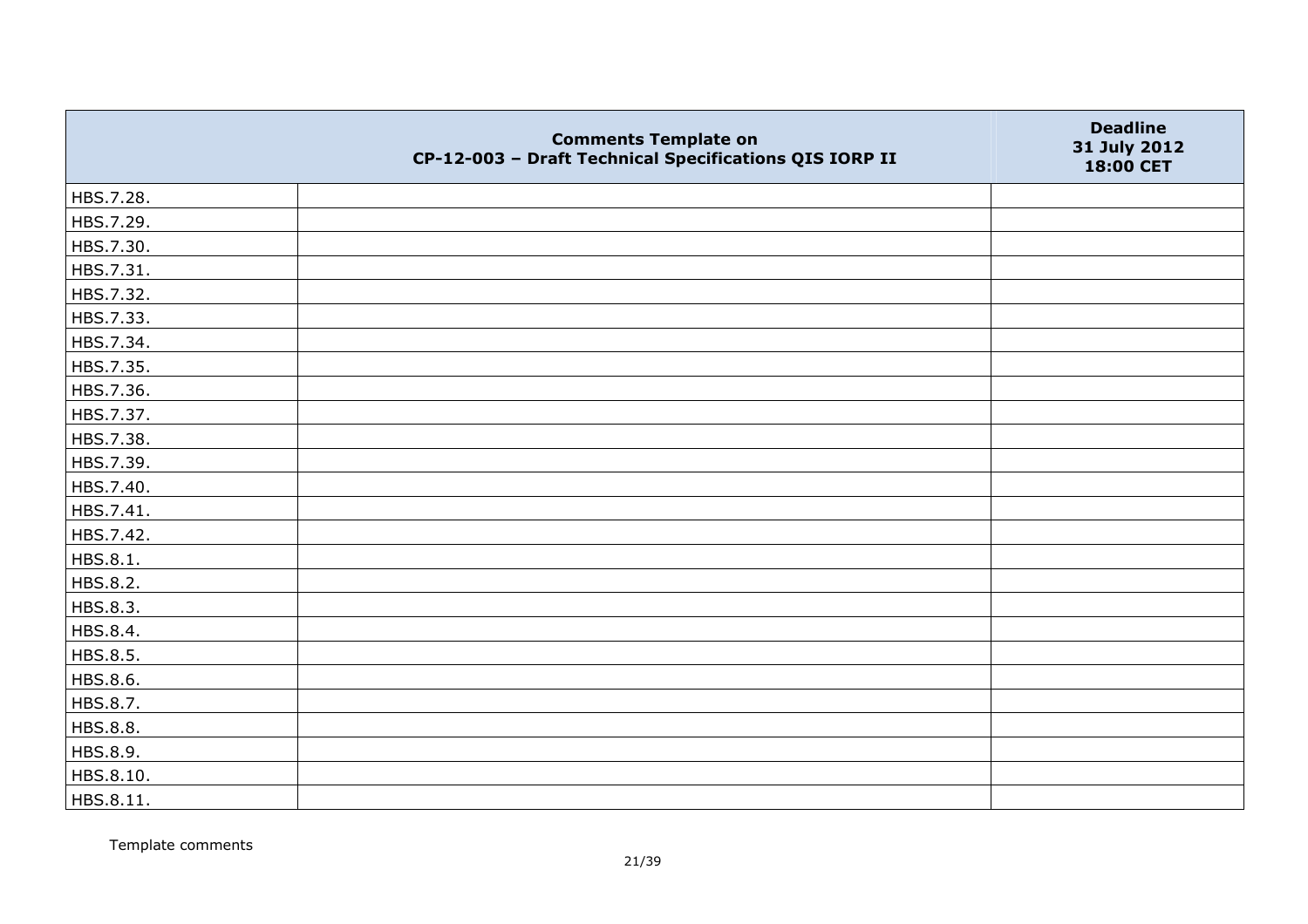|           | <b>Comments Template on</b><br>CP-12-003 - Draft Technical Specifications QIS IORP II | <b>Deadline</b><br>31 July 2012<br>18:00 CET |
|-----------|---------------------------------------------------------------------------------------|----------------------------------------------|
| HBS.8.12. |                                                                                       |                                              |
| HBS.8.13. |                                                                                       |                                              |
| HBS.8.14. |                                                                                       |                                              |
| HBS.8.15. |                                                                                       |                                              |
| HBS.8.16. |                                                                                       |                                              |
| HBS.8.17. |                                                                                       |                                              |
| HBS.8.18. |                                                                                       |                                              |
| HBS.8.19. |                                                                                       |                                              |
| HBS.8.20. |                                                                                       |                                              |
| HBS.8.21. |                                                                                       |                                              |
| HBS.8.22. |                                                                                       |                                              |
| HBS.8.23. |                                                                                       |                                              |
| HBS.8.24. |                                                                                       |                                              |
| HBS.9.1.  |                                                                                       |                                              |
| HBS.9.2.  |                                                                                       |                                              |
| HBS.9.3.  |                                                                                       |                                              |
| HBS.9.4.  |                                                                                       |                                              |
| HBS.9.5.  |                                                                                       |                                              |
| HBS.9.6.  |                                                                                       |                                              |
| HBS.9.7.  |                                                                                       |                                              |
| HBS.9.8.  |                                                                                       |                                              |
| HBS.9.9.  |                                                                                       |                                              |
| SCR.1.1.  |                                                                                       |                                              |
| SCR.1.2.  |                                                                                       |                                              |
| SCR.1.3.  |                                                                                       |                                              |
| SCR.1.4.  |                                                                                       |                                              |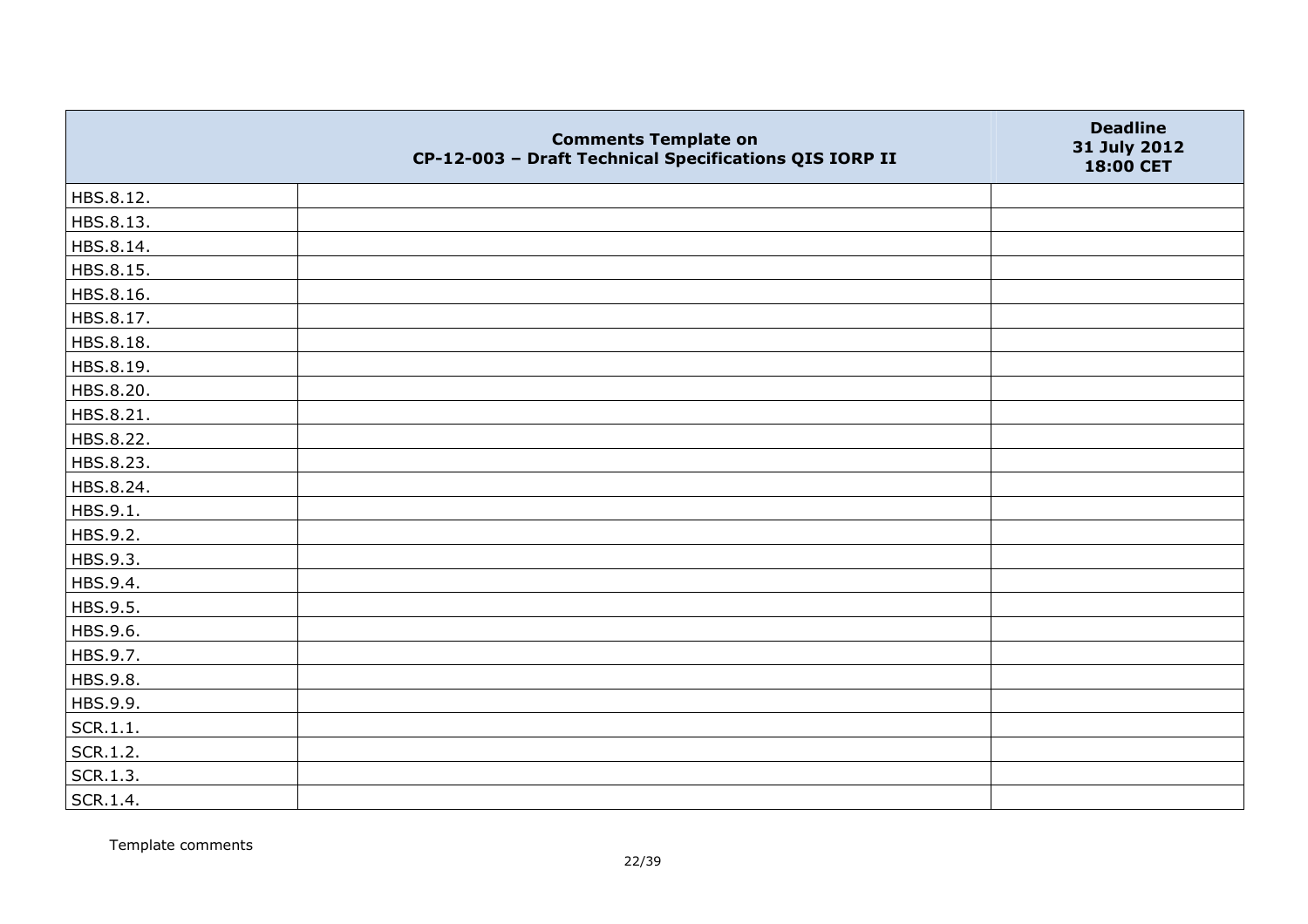|                   | <b>Comments Template on</b><br>CP-12-003 - Draft Technical Specifications QIS IORP II | <b>Deadline</b><br>31 July 2012<br>18:00 CET |
|-------------------|---------------------------------------------------------------------------------------|----------------------------------------------|
| SCR.1.5.          |                                                                                       |                                              |
| SCR.1.6.          |                                                                                       |                                              |
| SCR.1.7.          |                                                                                       |                                              |
| <b>SCR.1.8.</b>   |                                                                                       |                                              |
| SCR.1.9.          |                                                                                       |                                              |
| SCR.1.10.         |                                                                                       |                                              |
| $ $ SCR.1.11.     |                                                                                       |                                              |
| $ $ SCR.1.12.     |                                                                                       |                                              |
| $ $ SCR.1.13.     |                                                                                       |                                              |
| $ $ SCR.1.14.     |                                                                                       |                                              |
| $ $ SCR.1.15.     |                                                                                       |                                              |
| $\vert$ SCR.1.16. |                                                                                       |                                              |
| SCR.1.17.         |                                                                                       |                                              |
| SCR.1.18.         |                                                                                       |                                              |
| SCR.1.19.         |                                                                                       |                                              |
| SCR.1.20.         |                                                                                       |                                              |
| SCR.1.21.         |                                                                                       |                                              |
| SCR.1.22.         |                                                                                       |                                              |
| SCR.1.23.         |                                                                                       |                                              |
| SCR.1.24.         |                                                                                       |                                              |
| SCR.1.25.         |                                                                                       |                                              |
| SCR.2.1.          |                                                                                       |                                              |
| SCR.2.2.          |                                                                                       |                                              |
| SCR.2.3.          |                                                                                       |                                              |
| SCR.2.4.          |                                                                                       |                                              |
| SCR.2.5.          |                                                                                       |                                              |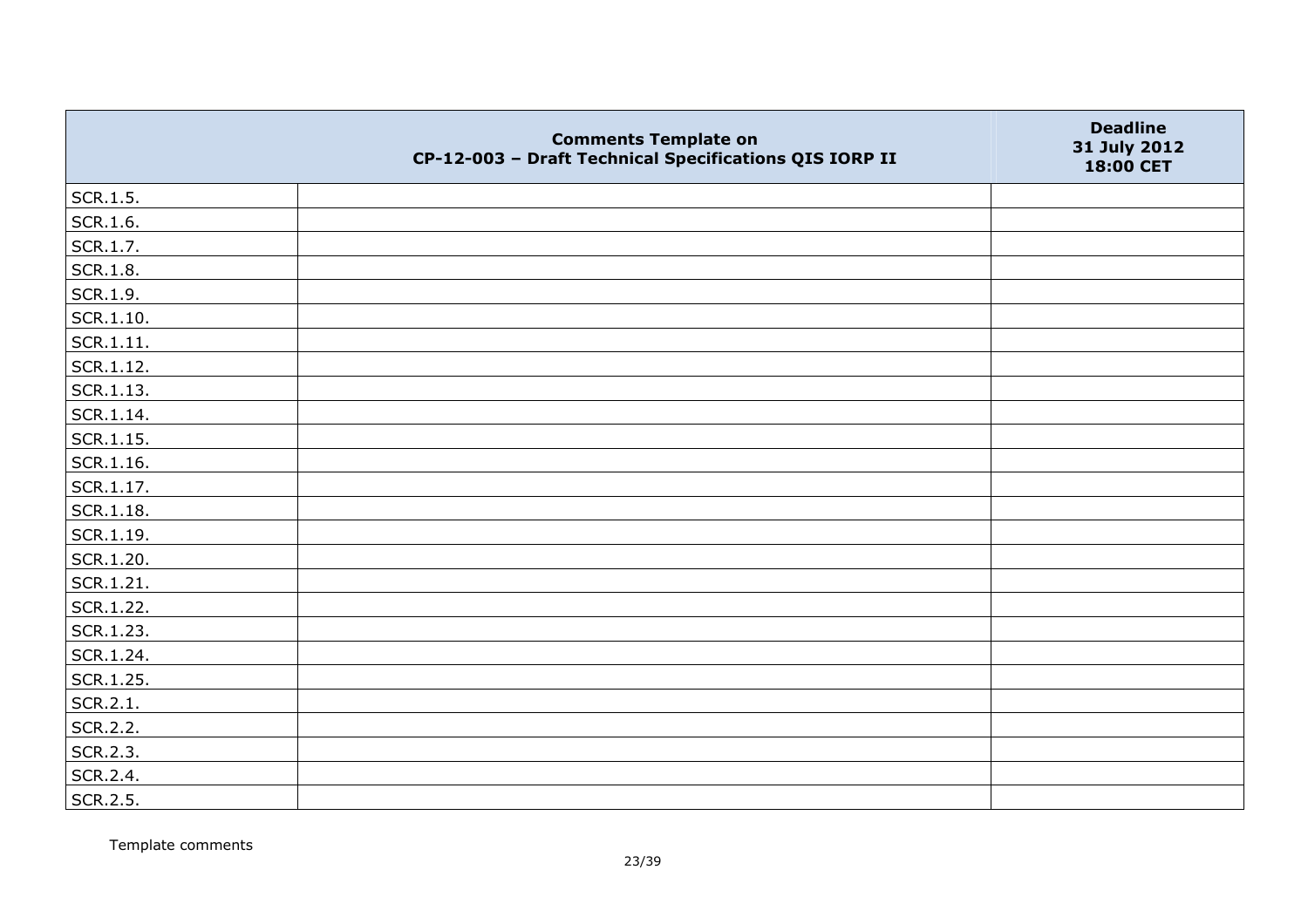|                   | <b>Comments Template on</b><br>CP-12-003 - Draft Technical Specifications QIS IORP II | <b>Deadline</b><br>31 July 2012<br>18:00 CET |
|-------------------|---------------------------------------------------------------------------------------|----------------------------------------------|
| SCR.2.6.          |                                                                                       |                                              |
| SCR.2.7.          |                                                                                       |                                              |
| SCR.2.8.          |                                                                                       |                                              |
| SCR.2.9.          |                                                                                       |                                              |
| SCR.2.10.         |                                                                                       |                                              |
| $\vert$ SCR.2.11. |                                                                                       |                                              |
| SCR.2.12.         |                                                                                       |                                              |
| SCR.2.13.         |                                                                                       |                                              |
| SCR.2.14.         |                                                                                       |                                              |
| SCR.2.15.         |                                                                                       |                                              |
| SCR.2.16.         |                                                                                       |                                              |
| SCR.2.17.         |                                                                                       |                                              |
| SCR.2.18.         |                                                                                       |                                              |
| SCR.2.19.         |                                                                                       |                                              |
| SCR.2.20.         |                                                                                       |                                              |
| SCR.2.21.         |                                                                                       |                                              |
| SCR.2.22.         |                                                                                       |                                              |
| SCR.2.23.         |                                                                                       |                                              |
| SCR.2.24.         |                                                                                       |                                              |
| SCR.2.25.         |                                                                                       |                                              |
| SCR.2.26.         |                                                                                       |                                              |
| SCR.2.27.         |                                                                                       |                                              |
| SCR.2.28.         |                                                                                       |                                              |
| SCR.2.29.         |                                                                                       |                                              |
| SCR.2.30.         |                                                                                       |                                              |
| SCR.2.31.         |                                                                                       |                                              |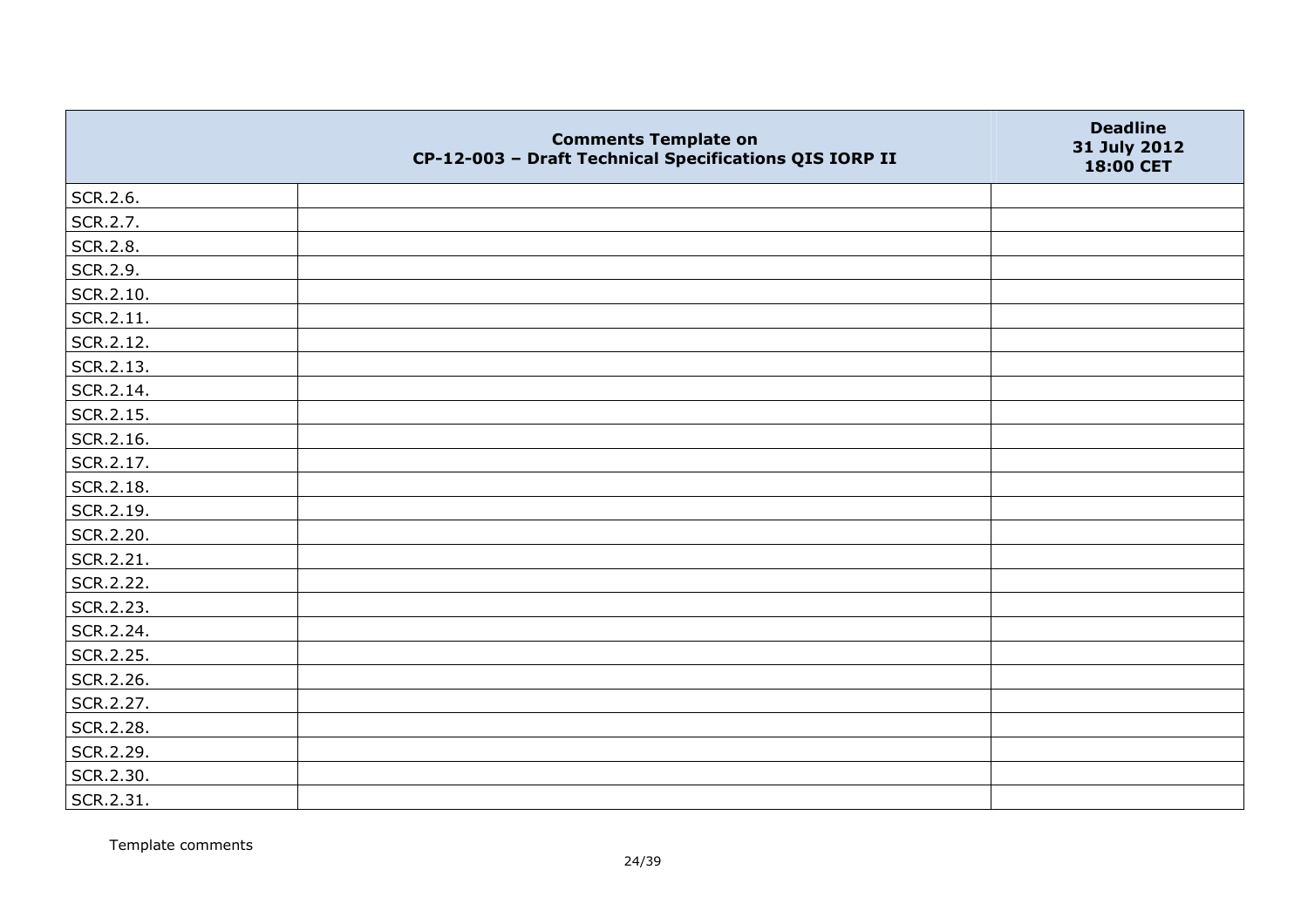|           | <b>Comments Template on</b><br>CP-12-003 - Draft Technical Specifications QIS IORP II | <b>Deadline</b><br>31 July 2012<br>18:00 CET |
|-----------|---------------------------------------------------------------------------------------|----------------------------------------------|
| SCR.2.32. |                                                                                       |                                              |
| SCR.2.33. |                                                                                       |                                              |
| SCR.2.34. |                                                                                       |                                              |
| SCR.2.35. |                                                                                       |                                              |
| SCR.3.1.  |                                                                                       |                                              |
| SCR.3.2.  |                                                                                       |                                              |
| SCR.3.3.  |                                                                                       |                                              |
| SCR.3.4.  |                                                                                       |                                              |
| SCR.3.5.  |                                                                                       |                                              |
| SCR.3.6.  |                                                                                       |                                              |
| SCR.4.1.  |                                                                                       |                                              |
| SCR.4.2.  |                                                                                       |                                              |
| SCR.4.3.  |                                                                                       |                                              |
| SCR.4.4.  |                                                                                       |                                              |
| SCR.5.1.  |                                                                                       |                                              |
| SCR.5.2.  |                                                                                       |                                              |
| SCR.5.3.  |                                                                                       |                                              |
| SCR.5.4.  |                                                                                       |                                              |
| SCR.5.5.  |                                                                                       |                                              |
| SCR.5.6.  |                                                                                       |                                              |
| SCR.5.7.  |                                                                                       |                                              |
| SCR.5.8.  |                                                                                       |                                              |
| SCR.5.9.  |                                                                                       |                                              |
| SCR.5.10. |                                                                                       |                                              |
| SCR.5.11. |                                                                                       |                                              |
| SCR.5.12. |                                                                                       |                                              |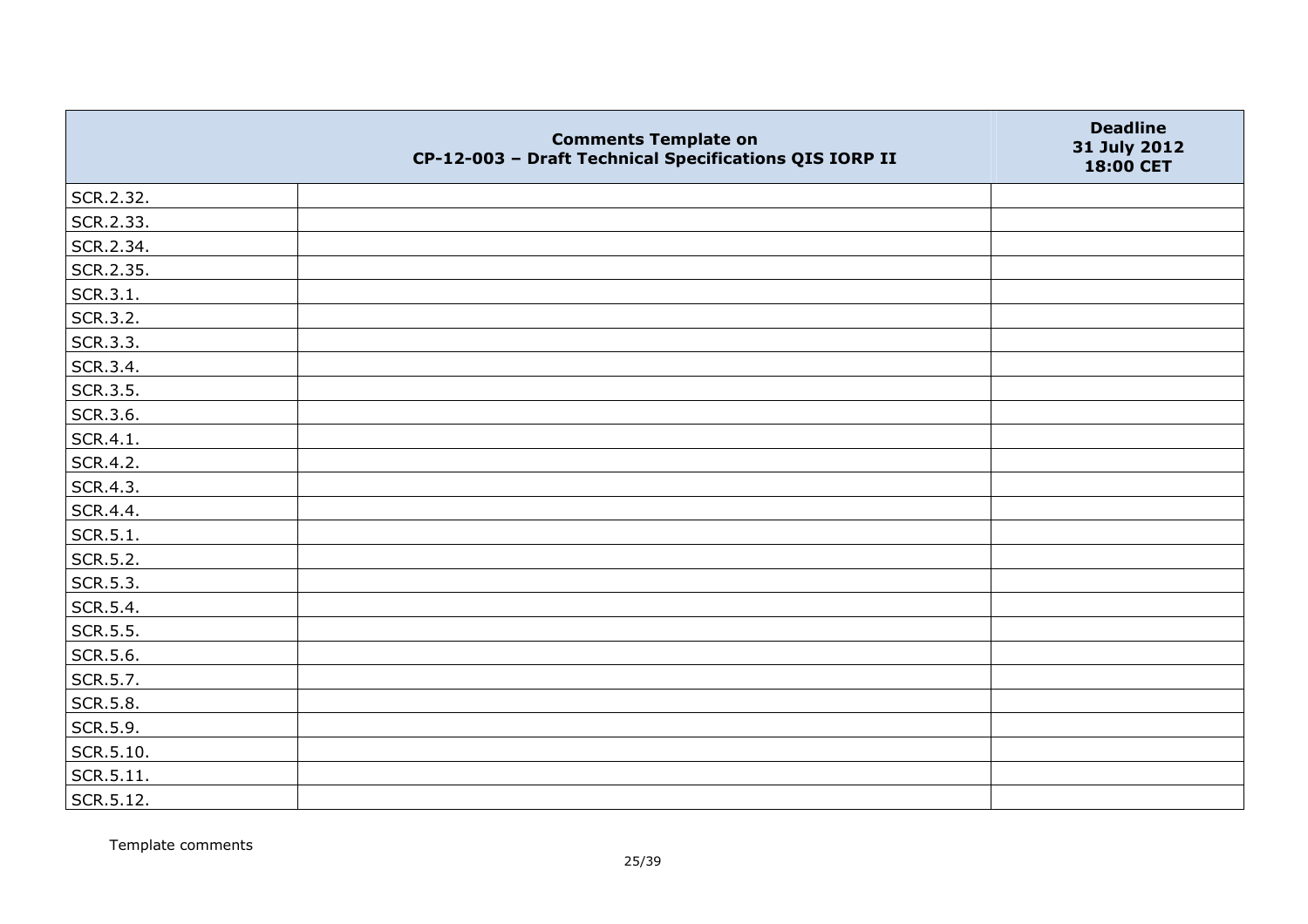|           | <b>Comments Template on</b><br>CP-12-003 - Draft Technical Specifications QIS IORP II | <b>Deadline</b><br>31 July 2012<br>18:00 CET |
|-----------|---------------------------------------------------------------------------------------|----------------------------------------------|
| SCR.5.13. |                                                                                       |                                              |
| SCR.5.14. |                                                                                       |                                              |
| SCR.5.15. |                                                                                       |                                              |
| SCR.5.16. |                                                                                       |                                              |
| SCR.5.17. |                                                                                       |                                              |
| SCR.5.18. |                                                                                       |                                              |
| SCR.5.19. |                                                                                       |                                              |
| SCR.5.20. |                                                                                       |                                              |
| SCR.5.21. |                                                                                       |                                              |
| SCR.5.22. |                                                                                       |                                              |
| SCR.5.23. |                                                                                       |                                              |
| SCR.5.24. |                                                                                       |                                              |
| SCR.5.25. |                                                                                       |                                              |
| SCR.5.26. |                                                                                       |                                              |
| SCR.5.27. |                                                                                       |                                              |
| SCR.5.28. |                                                                                       |                                              |
| SCR.5.29. |                                                                                       |                                              |
| SCR.5.30. |                                                                                       |                                              |
| SCR.5.31. |                                                                                       |                                              |
| SCR.5.32. |                                                                                       |                                              |
| SCR.5.33. |                                                                                       |                                              |
| SCR.5.34. |                                                                                       |                                              |
| SCR.5.35. |                                                                                       |                                              |
| SCR.5.36. |                                                                                       |                                              |
| SCR.5.37. |                                                                                       |                                              |
| SCR.5.38. |                                                                                       |                                              |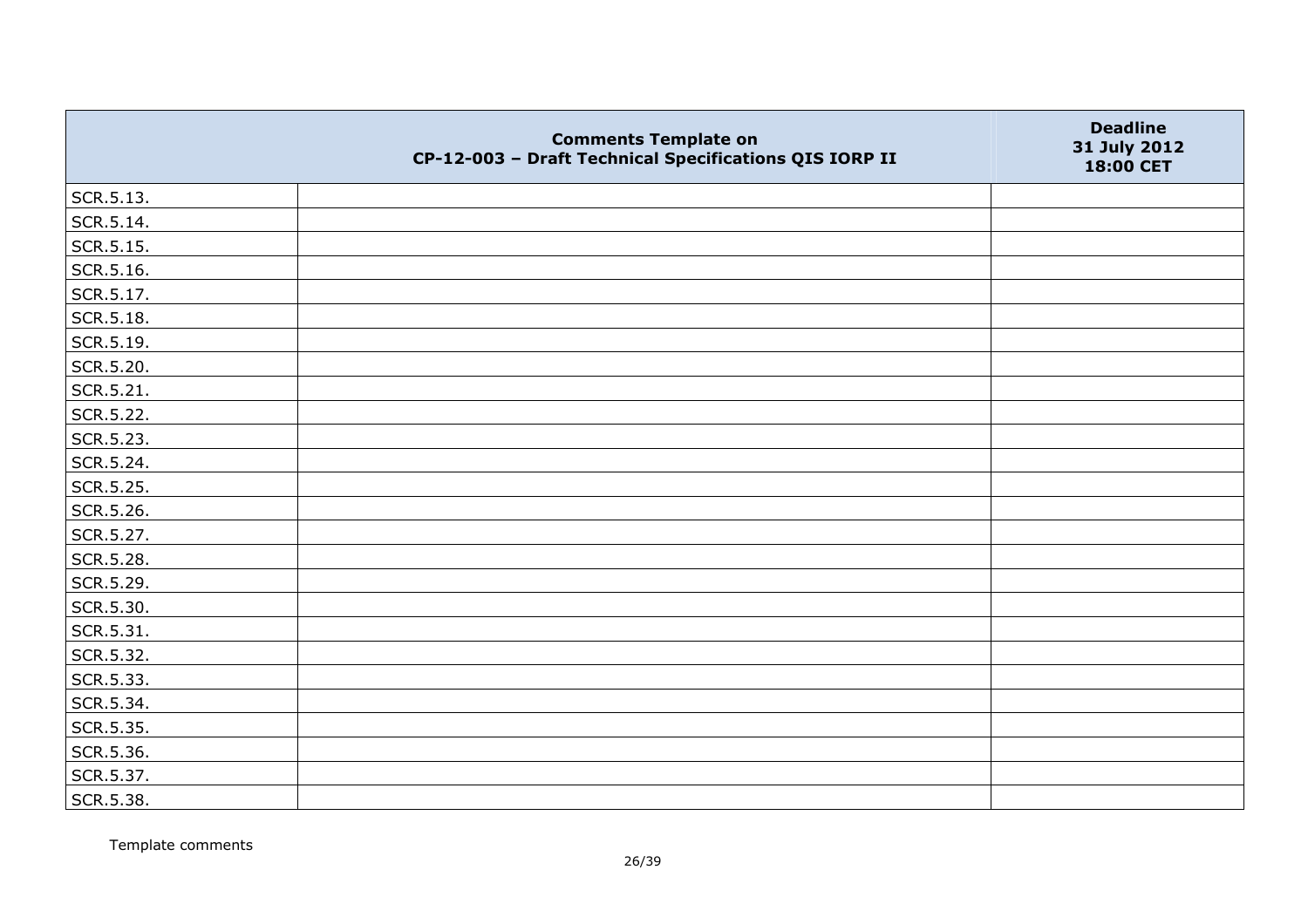|           | <b>Comments Template on</b><br>CP-12-003 - Draft Technical Specifications QIS IORP II | <b>Deadline</b><br>31 July 2012<br>18:00 CET |
|-----------|---------------------------------------------------------------------------------------|----------------------------------------------|
| SCR.5.39. |                                                                                       |                                              |
| SCR.5.40. |                                                                                       |                                              |
| SCR.5.41. |                                                                                       |                                              |
| SCR.5.42. |                                                                                       |                                              |
| SCR.5.43. |                                                                                       |                                              |
| SCR.5.44. |                                                                                       |                                              |
| SCR.5.45. |                                                                                       |                                              |
| SCR.5.46. |                                                                                       |                                              |
| SCR.5.47. |                                                                                       |                                              |
| SCR.5.48. |                                                                                       |                                              |
| SCR.5.49. |                                                                                       |                                              |
| SCR.5.50. |                                                                                       |                                              |
| SCR.5.51. |                                                                                       |                                              |
| SCR.5.52. |                                                                                       |                                              |
| SCR.5.53. |                                                                                       |                                              |
| SCR.5.54. |                                                                                       |                                              |
| SCR.5.55. |                                                                                       |                                              |
| SCR.5.56. |                                                                                       |                                              |
| SCR.5.57. |                                                                                       |                                              |
| SCR.5.58. |                                                                                       |                                              |
| SCR.5.59. |                                                                                       |                                              |
| SCR.5.60. |                                                                                       |                                              |
| SCR.5.61. |                                                                                       |                                              |
| SCR.5.62. |                                                                                       |                                              |
| SCR.5.63. |                                                                                       |                                              |
| SCR.5.64. |                                                                                       |                                              |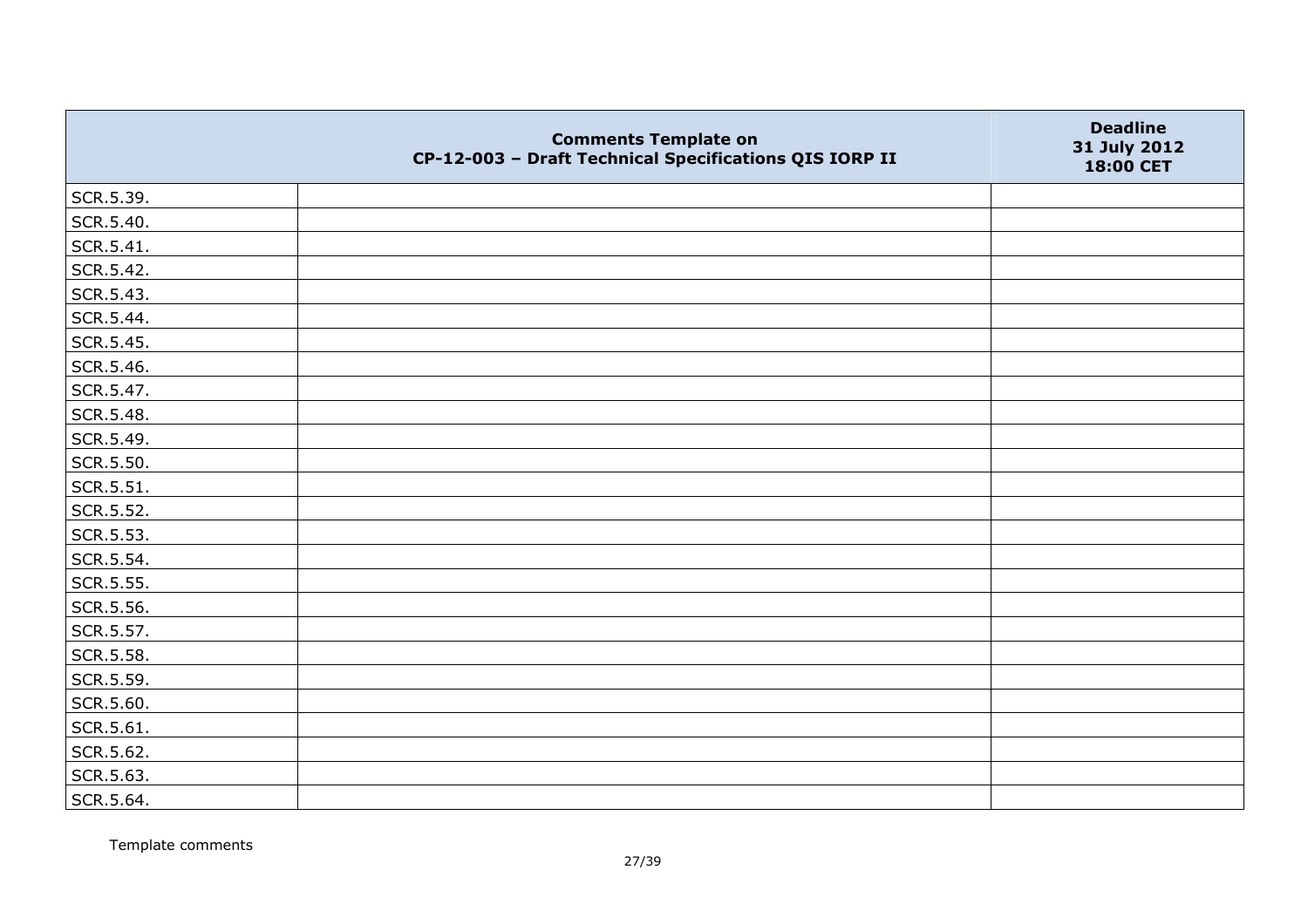|           | <b>Comments Template on</b><br>CP-12-003 - Draft Technical Specifications QIS IORP II | <b>Deadline</b><br>31 July 2012<br>18:00 CET |
|-----------|---------------------------------------------------------------------------------------|----------------------------------------------|
| SCR.5.65. |                                                                                       |                                              |
| SCR.5.66. |                                                                                       |                                              |
| SCR.5.67. |                                                                                       |                                              |
| SCR.5.68. |                                                                                       |                                              |
| SCR.5.69. |                                                                                       |                                              |
| SCR.5.70. |                                                                                       |                                              |
| SCR.5.71. |                                                                                       |                                              |
| SCR.5.72. |                                                                                       |                                              |
| SCR.5.73. |                                                                                       |                                              |
| SCR.5.74. |                                                                                       |                                              |
| SCR.5.75. |                                                                                       |                                              |
| SCR.5.76. |                                                                                       |                                              |
| SCR.5.77. |                                                                                       |                                              |
| SCR.5.78. |                                                                                       |                                              |
| SCR.5.79. |                                                                                       |                                              |
| SCR.5.80. |                                                                                       |                                              |
| SCR.5.81. |                                                                                       |                                              |
| SCR.5.82. |                                                                                       |                                              |
| SCR.5.83. |                                                                                       |                                              |
| SCR.5.84. |                                                                                       |                                              |
| SCR.5.85. |                                                                                       |                                              |
| SCR.5.86. |                                                                                       |                                              |
| SCR.5.87. |                                                                                       |                                              |
| SCR.5.88. |                                                                                       |                                              |
| SCR.5.89. |                                                                                       |                                              |
| SCR.5.90. |                                                                                       |                                              |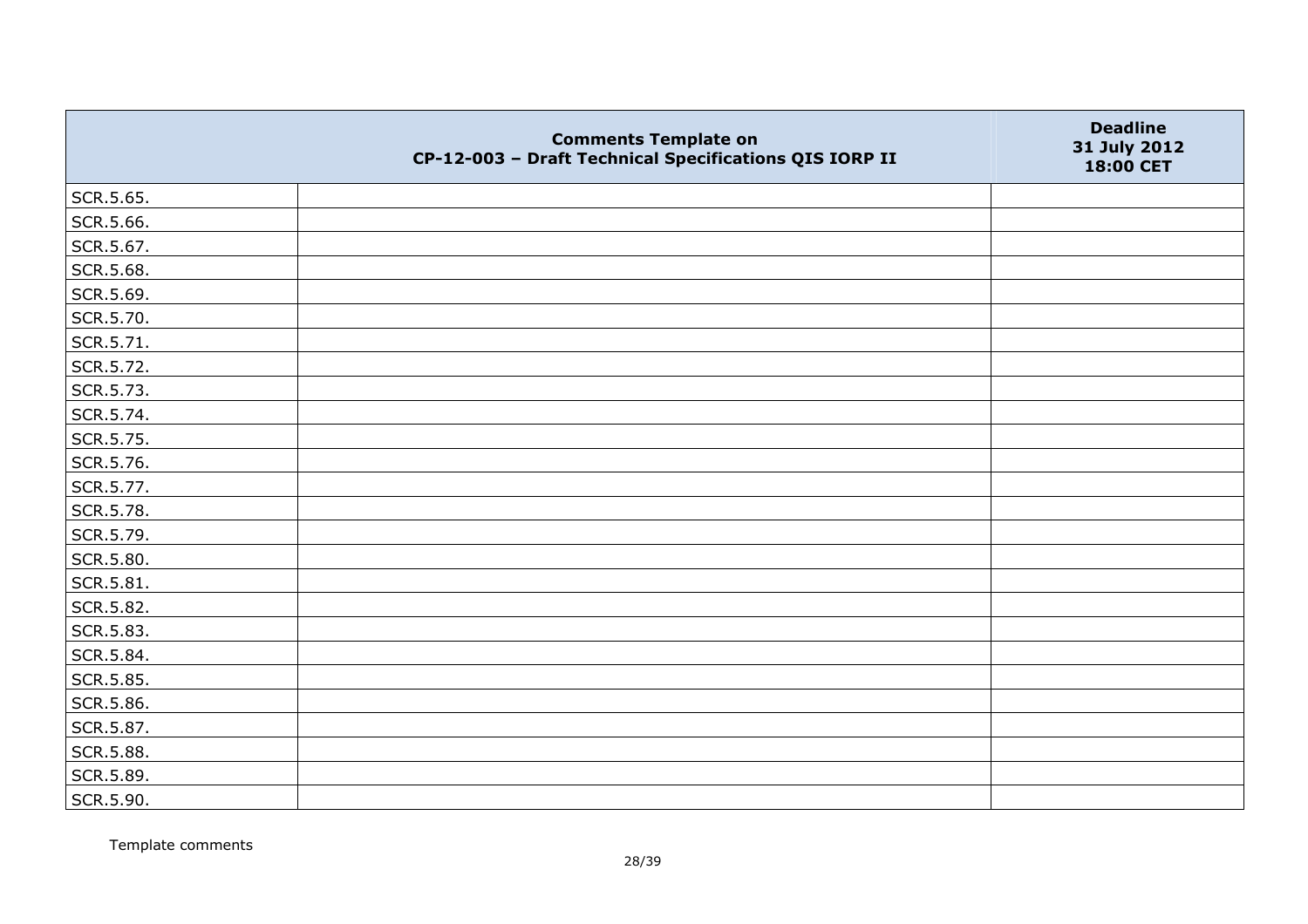|                    | <b>Comments Template on</b><br>CP-12-003 - Draft Technical Specifications QIS IORP II | <b>Deadline</b><br>31 July 2012<br>18:00 CET |
|--------------------|---------------------------------------------------------------------------------------|----------------------------------------------|
| SCR.5.91.          |                                                                                       |                                              |
| SCR.5.92.          |                                                                                       |                                              |
| SCR.5.93.          |                                                                                       |                                              |
| SCR.5.94.          |                                                                                       |                                              |
| SCR.5.95.          |                                                                                       |                                              |
| SCR.5.96.          |                                                                                       |                                              |
| SCR.5.97.          |                                                                                       |                                              |
| SCR.5.98.          |                                                                                       |                                              |
| SCR.5.99.          |                                                                                       |                                              |
| SCR.5.100.         |                                                                                       |                                              |
| SCR.5.101.         |                                                                                       |                                              |
| SCR.5.102.         |                                                                                       |                                              |
| SCR.5.103.         |                                                                                       |                                              |
| SCR.5.104.         |                                                                                       |                                              |
| SCR.5.105.         |                                                                                       |                                              |
| SCR.5.106.         |                                                                                       |                                              |
| SCR.5.107.         |                                                                                       |                                              |
| SCR.5.108.         |                                                                                       |                                              |
| SCR.5.109.         |                                                                                       |                                              |
| SCR.5.110.         |                                                                                       |                                              |
| $\vert$ SCR.5.111. |                                                                                       |                                              |
| SCR.5.112.         |                                                                                       |                                              |
| SCR.5.113.         |                                                                                       |                                              |
| SCR.5.114.         |                                                                                       |                                              |
| SCR.5.115.         |                                                                                       |                                              |
| $\vert$ SCR.5.116. |                                                                                       |                                              |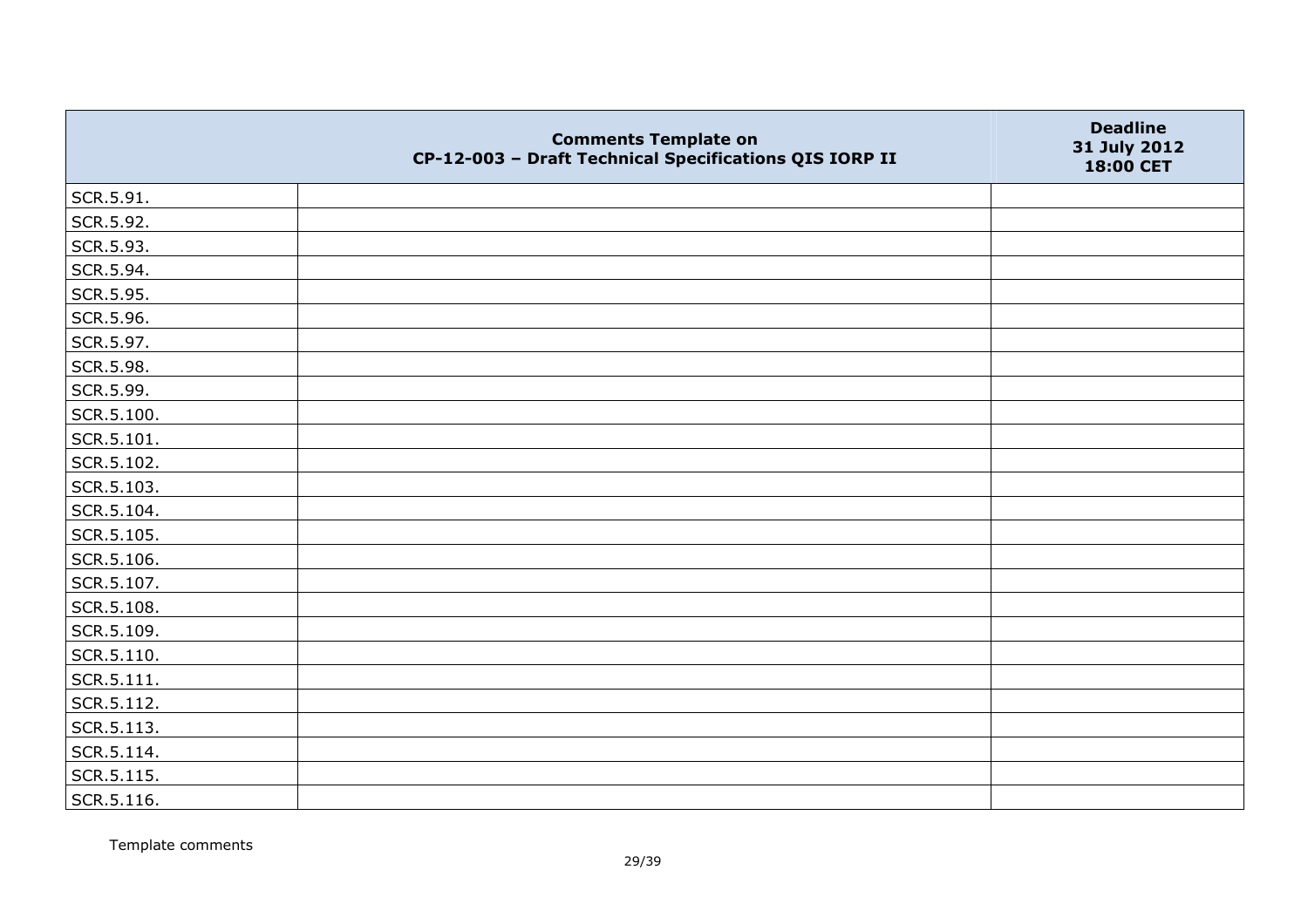|                   | <b>Comments Template on</b><br>CP-12-003 - Draft Technical Specifications QIS IORP II | <b>Deadline</b><br>31 July 2012<br>18:00 CET |
|-------------------|---------------------------------------------------------------------------------------|----------------------------------------------|
| SCR.5.117.        |                                                                                       |                                              |
| SCR.5.118.        |                                                                                       |                                              |
| SCR.5.119.        |                                                                                       |                                              |
| SCR.5.120.        |                                                                                       |                                              |
| SCR.5.121.        |                                                                                       |                                              |
| SCR.5.122.        |                                                                                       |                                              |
| SCR.5.123.        |                                                                                       |                                              |
| SCR.5.124.        |                                                                                       |                                              |
| SCR.5.125.        |                                                                                       |                                              |
| SCR.5.126.        |                                                                                       |                                              |
| SCR.5.127.        |                                                                                       |                                              |
| SCR.5.128.        |                                                                                       |                                              |
| SCR.5.129.        |                                                                                       |                                              |
| SCR.5.130.        |                                                                                       |                                              |
| SCR.5.131.        |                                                                                       |                                              |
| SCR.6.1.          |                                                                                       |                                              |
| SCR.6.2.          |                                                                                       |                                              |
| SCR.6.3.          |                                                                                       |                                              |
| SCR.6.4.          |                                                                                       |                                              |
| SCR.6.5.          |                                                                                       |                                              |
| SCR.6.6.          |                                                                                       |                                              |
| SCR.6.7.          |                                                                                       |                                              |
| SCR.6.8.          |                                                                                       |                                              |
| SCR.6.9.          |                                                                                       |                                              |
| SCR.6.10.         |                                                                                       |                                              |
| $\vert$ SCR.6.11. |                                                                                       |                                              |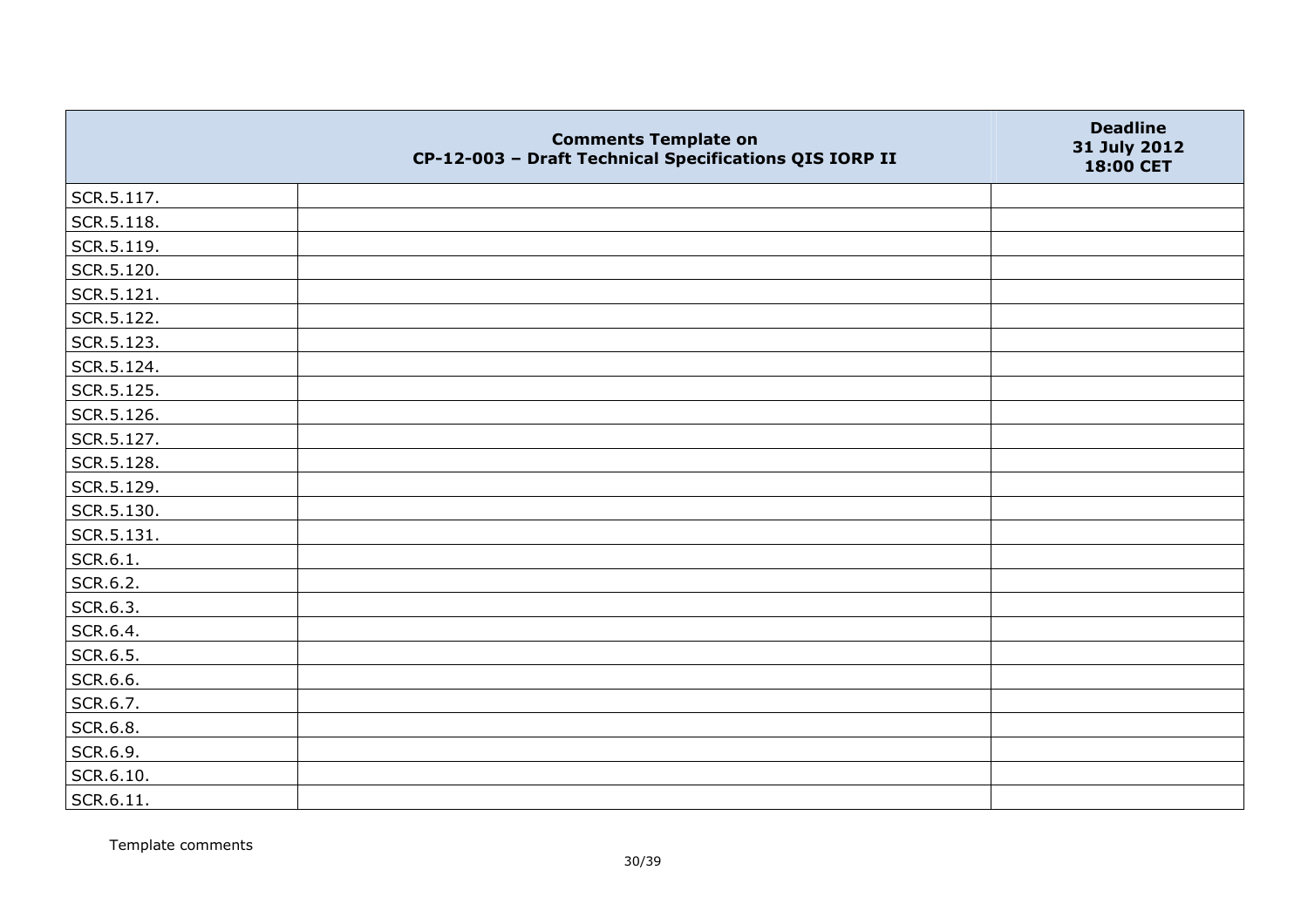|           | <b>Comments Template on</b><br>CP-12-003 - Draft Technical Specifications QIS IORP II | <b>Deadline</b><br>31 July 2012<br>18:00 CET |
|-----------|---------------------------------------------------------------------------------------|----------------------------------------------|
| SCR.6.12. |                                                                                       |                                              |
| SCR.6.13. |                                                                                       |                                              |
| SCR.6.14. |                                                                                       |                                              |
| SCR.6.15. |                                                                                       |                                              |
| SCR.6.16. |                                                                                       |                                              |
| SCR.6.17. |                                                                                       |                                              |
| SCR.6.18. |                                                                                       |                                              |
| SCR.6.19. |                                                                                       |                                              |
| SCR.6.20. |                                                                                       |                                              |
| SCR.6.21. |                                                                                       |                                              |
| SCR.6.22. |                                                                                       |                                              |
| SCR.6.23. |                                                                                       |                                              |
| SCR.6.24. |                                                                                       |                                              |
| SCR.6.25. |                                                                                       |                                              |
| SCR.6.26. |                                                                                       |                                              |
| SCR.6.27. |                                                                                       |                                              |
| SCR.6.28. |                                                                                       |                                              |
| SCR.6.29. |                                                                                       |                                              |
| SCR.6.30. |                                                                                       |                                              |
| SCR.6.31. |                                                                                       |                                              |
| SCR.6.32. |                                                                                       |                                              |
| SCR.7.1.  |                                                                                       |                                              |
| SCR.7.2.  |                                                                                       |                                              |
| SCR.7.3.  |                                                                                       |                                              |
| SCR.7.4.  |                                                                                       |                                              |
| SCR.7.5.  |                                                                                       |                                              |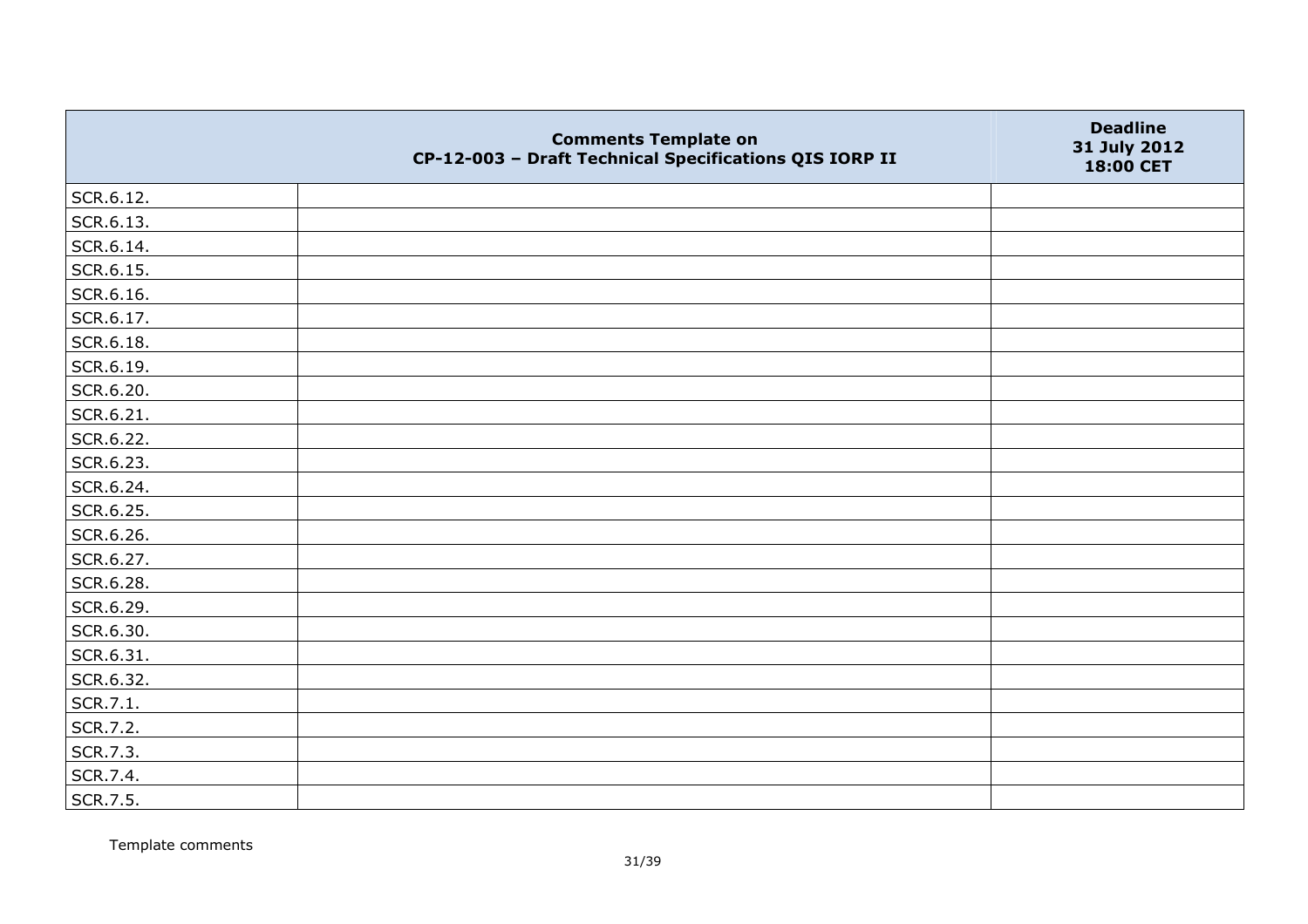|           | <b>Comments Template on</b><br>CP-12-003 - Draft Technical Specifications QIS IORP II | <b>Deadline</b><br>31 July 2012<br>18:00 CET |
|-----------|---------------------------------------------------------------------------------------|----------------------------------------------|
| SCR.7.6.  |                                                                                       |                                              |
| SCR.7.7.  |                                                                                       |                                              |
| SCR.7.8.  |                                                                                       |                                              |
| SCR.7.9.  |                                                                                       |                                              |
| SCR.7.10. |                                                                                       |                                              |
| SCR.7.11. |                                                                                       |                                              |
| SCR.7.12. |                                                                                       |                                              |
| SCR.7.13. |                                                                                       |                                              |
| SCR.7.14. |                                                                                       |                                              |
| SCR.7.15. |                                                                                       |                                              |
| SCR.7.16. |                                                                                       |                                              |
| SCR.7.17. |                                                                                       |                                              |
| SCR.7.18. |                                                                                       |                                              |
| SCR.7.19. |                                                                                       |                                              |
| SCR.7.20. |                                                                                       |                                              |
| SCR.7.21. |                                                                                       |                                              |
| SCR.7.22. |                                                                                       |                                              |
| SCR.7.23. |                                                                                       |                                              |
| SCR.7.24. |                                                                                       |                                              |
| SCR.7.25. |                                                                                       |                                              |
| SCR.7.26. |                                                                                       |                                              |
| SCR.7.27. |                                                                                       |                                              |
| SCR.7.28. |                                                                                       |                                              |
| SCR.7.29. |                                                                                       |                                              |
| SCR.7.30. |                                                                                       |                                              |
| SCR.7.31. |                                                                                       |                                              |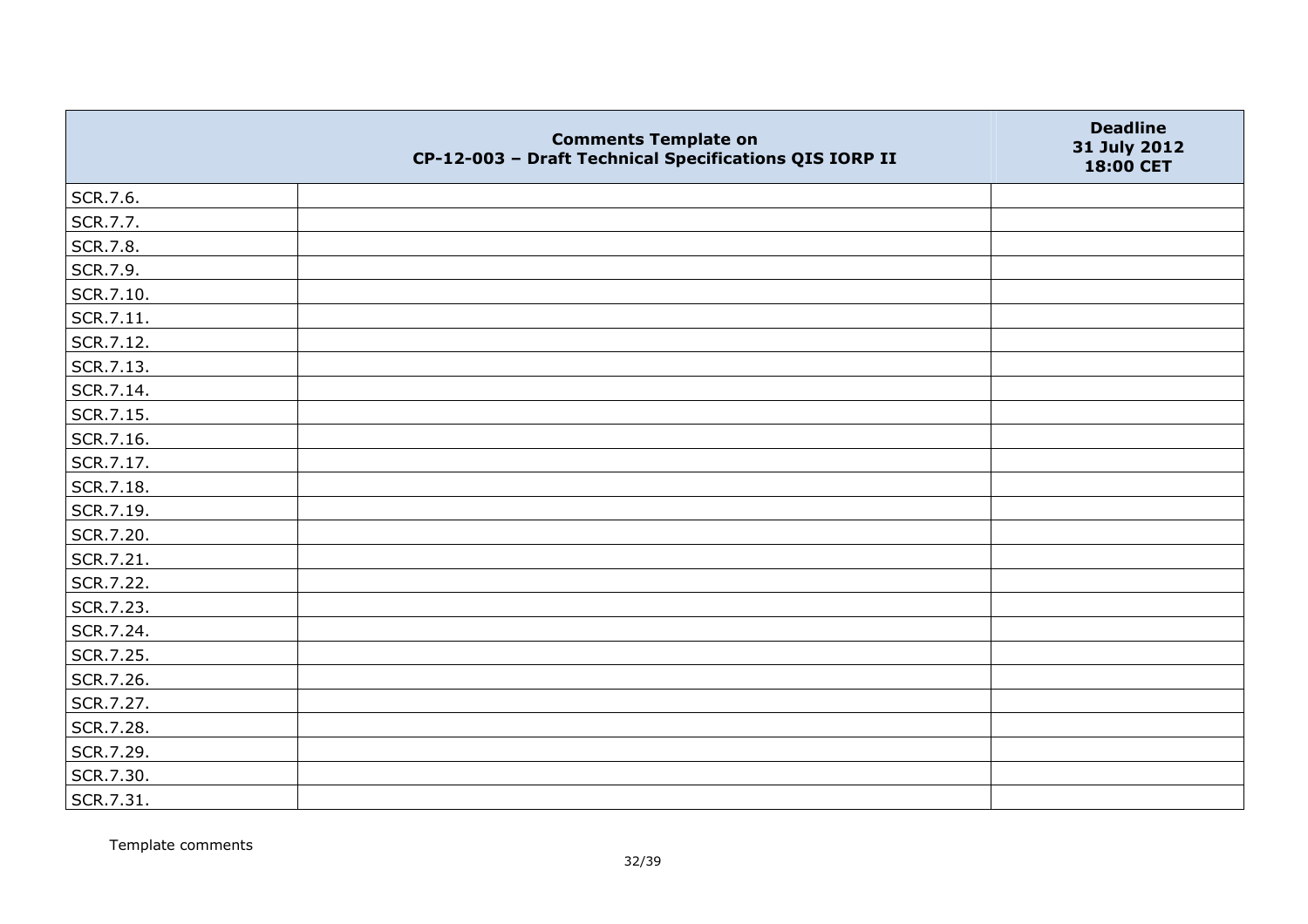|           | <b>Comments Template on</b><br>CP-12-003 - Draft Technical Specifications QIS IORP II | <b>Deadline</b><br>31 July 2012<br>18:00 CET |
|-----------|---------------------------------------------------------------------------------------|----------------------------------------------|
| SCR.7.32. |                                                                                       |                                              |
| SCR.7.33. |                                                                                       |                                              |
| SCR.7.34. |                                                                                       |                                              |
| SCR.7.35. |                                                                                       |                                              |
| SCR.7.36. |                                                                                       |                                              |
| SCR.7.37. |                                                                                       |                                              |
| SCR.7.38. |                                                                                       |                                              |
| SCR.7.39. |                                                                                       |                                              |
| SCR.7.40. |                                                                                       |                                              |
| SCR.7.41. |                                                                                       |                                              |
| SCR.7.42. |                                                                                       |                                              |
| SCR.7.43. |                                                                                       |                                              |
| SCR.7.44. |                                                                                       |                                              |
| SCR.7.45. |                                                                                       |                                              |
| SCR.7.46. |                                                                                       |                                              |
| SCR.7.47. |                                                                                       |                                              |
| SCR.7.48. |                                                                                       |                                              |
| SCR.7.49. |                                                                                       |                                              |
| SCR.7.50. |                                                                                       |                                              |
| SCR.7.51. |                                                                                       |                                              |
| SCR.7.52. |                                                                                       |                                              |
| SCR.7.53. |                                                                                       |                                              |
| SCR.7.54. |                                                                                       |                                              |
| SCR.7.55. |                                                                                       |                                              |
| SCR.7.56. |                                                                                       |                                              |
| SCR.7.57. |                                                                                       |                                              |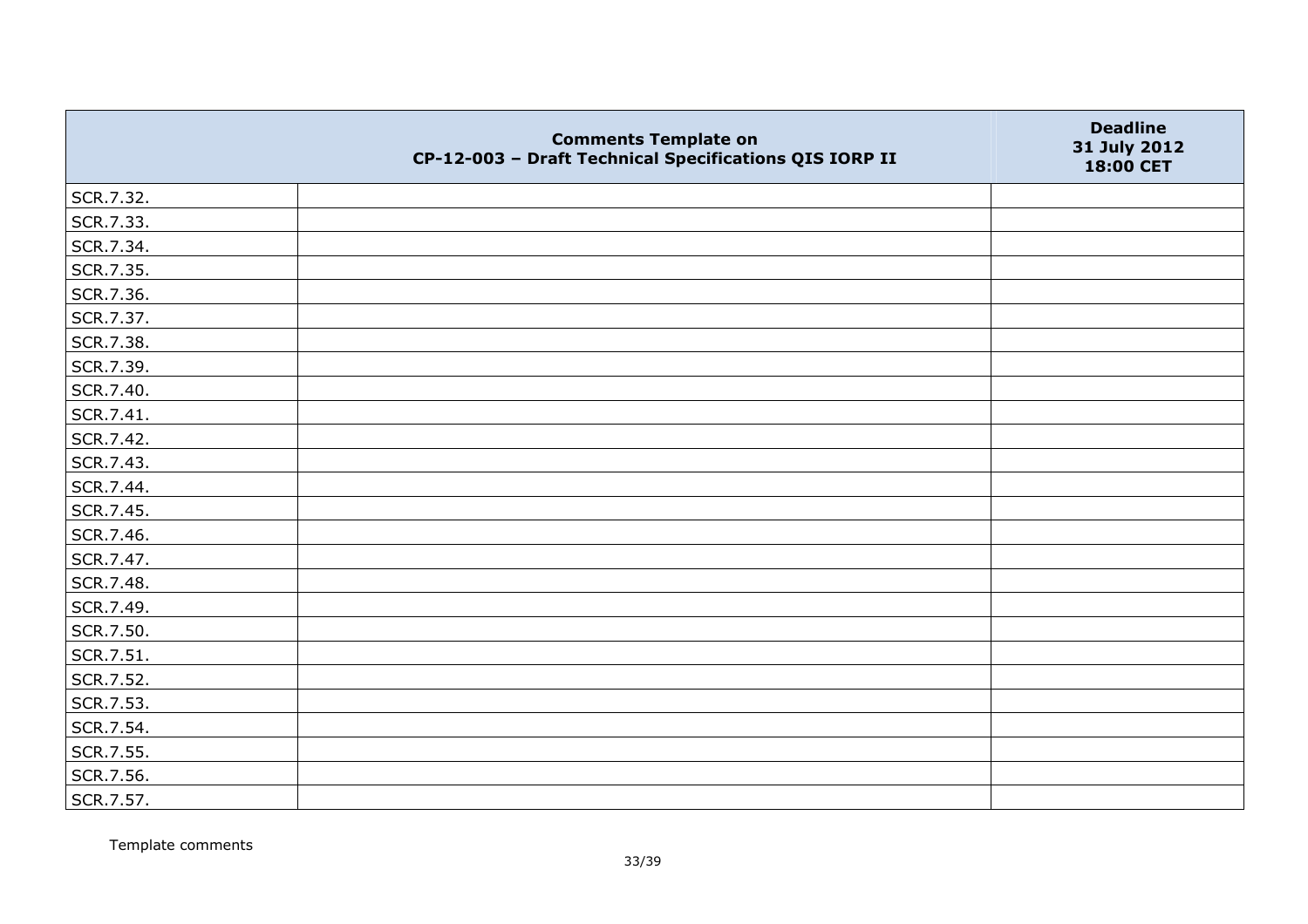|           | <b>Comments Template on</b><br>CP-12-003 - Draft Technical Specifications QIS IORP II | <b>Deadline</b><br>31 July 2012<br>18:00 CET |
|-----------|---------------------------------------------------------------------------------------|----------------------------------------------|
| SCR.7.58. |                                                                                       |                                              |
| SCR.7.59. |                                                                                       |                                              |
| SCR.7.60. |                                                                                       |                                              |
| SCR.7.61. |                                                                                       |                                              |
| SCR.7.62. |                                                                                       |                                              |
| SCR.7.63. |                                                                                       |                                              |
| SCR.7.64. |                                                                                       |                                              |
| SCR.7.65. |                                                                                       |                                              |
| SCR.7.66. |                                                                                       |                                              |
| SCR.7.67. |                                                                                       |                                              |
| SCR.7.68. |                                                                                       |                                              |
| SCR.7.69. |                                                                                       |                                              |
| SCR.7.70. |                                                                                       |                                              |
| SCR.7.71. |                                                                                       |                                              |
| SCR.7.72. |                                                                                       |                                              |
| SCR.7.73. |                                                                                       |                                              |
| SCR.7.74. |                                                                                       |                                              |
| SCR.7.75. |                                                                                       |                                              |
| SCR.7.76. |                                                                                       |                                              |
| SCR.7.77. |                                                                                       |                                              |
| SCR.7.78. |                                                                                       |                                              |
| SCR.7.79. |                                                                                       |                                              |
| SCR.7.80. |                                                                                       |                                              |
| SCR.7.81. |                                                                                       |                                              |
| SCR.7.82. |                                                                                       |                                              |
| SCR.7.83. |                                                                                       |                                              |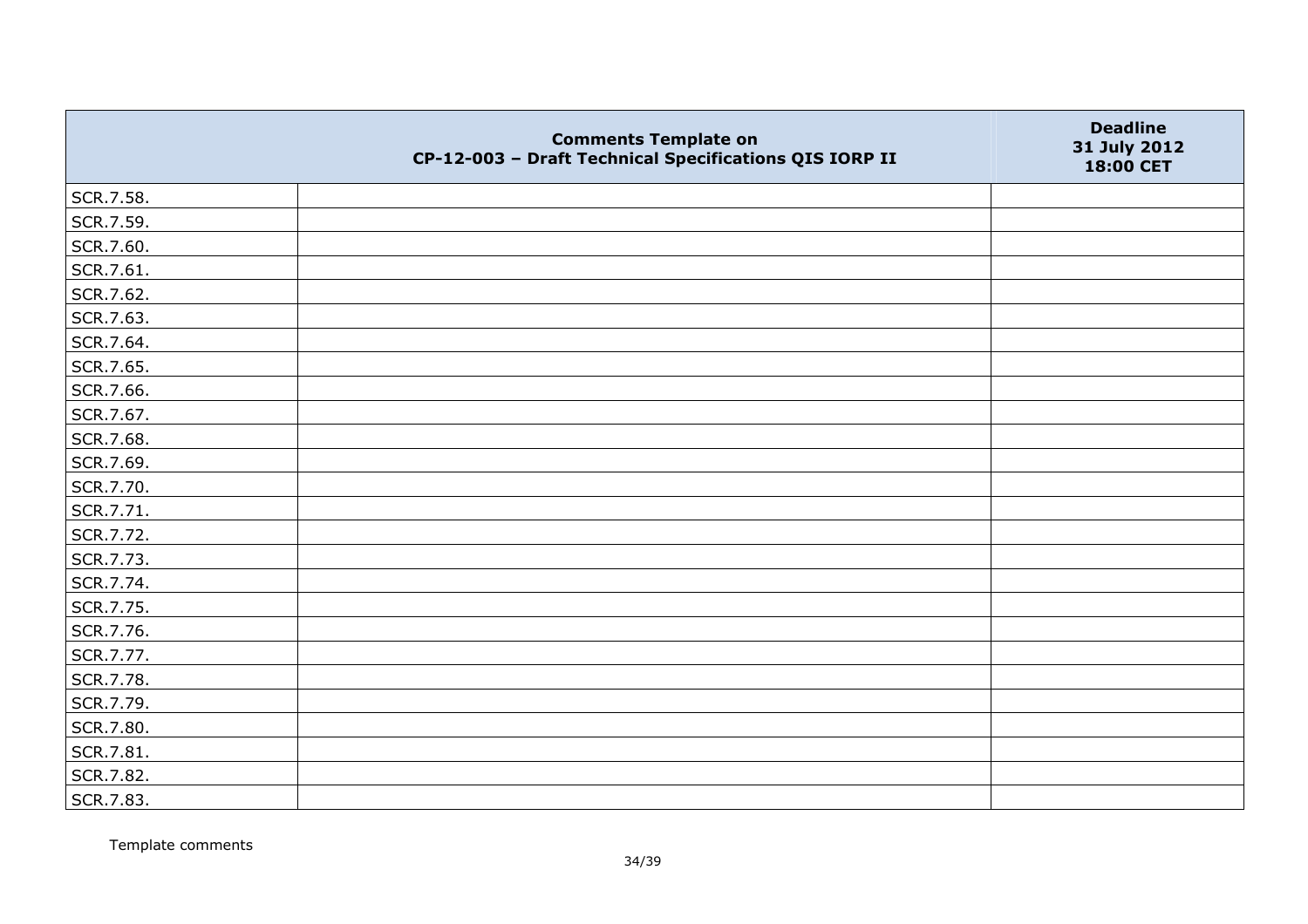|           | <b>Comments Template on</b><br>CP-12-003 - Draft Technical Specifications QIS IORP II | <b>Deadline</b><br>31 July 2012<br>18:00 CET |
|-----------|---------------------------------------------------------------------------------------|----------------------------------------------|
| SCR.7.84. |                                                                                       |                                              |
| SCR.7.85. |                                                                                       |                                              |
| SCR.7.86. |                                                                                       |                                              |
| SCR.7.87. |                                                                                       |                                              |
| SCR.8.1.  |                                                                                       |                                              |
| SCR.8.2.  |                                                                                       |                                              |
| SCR.8.3.  |                                                                                       |                                              |
| SCR.8.4.  |                                                                                       |                                              |
| SCR.8.5.  |                                                                                       |                                              |
| SCR.8.6.  |                                                                                       |                                              |
| SCR.8.7.  |                                                                                       |                                              |
| SCR.9.1.  |                                                                                       |                                              |
| SCR.9.2.  |                                                                                       |                                              |
| SCR.9.3.  |                                                                                       |                                              |
| SCR.9.4.  |                                                                                       |                                              |
| SCR.9.5.  |                                                                                       |                                              |
| SCR.9.6.  |                                                                                       |                                              |
| SCR.9.7.  |                                                                                       |                                              |
| SCR.9.8.  |                                                                                       |                                              |
| SCR.9.9.  |                                                                                       |                                              |
| SCR.9.10. |                                                                                       |                                              |
| SCR.9.11. |                                                                                       |                                              |
| SCR.9.12. |                                                                                       |                                              |
| SCR.9.13. |                                                                                       |                                              |
| SCR.9.14. |                                                                                       |                                              |
| SCR.9.15. |                                                                                       |                                              |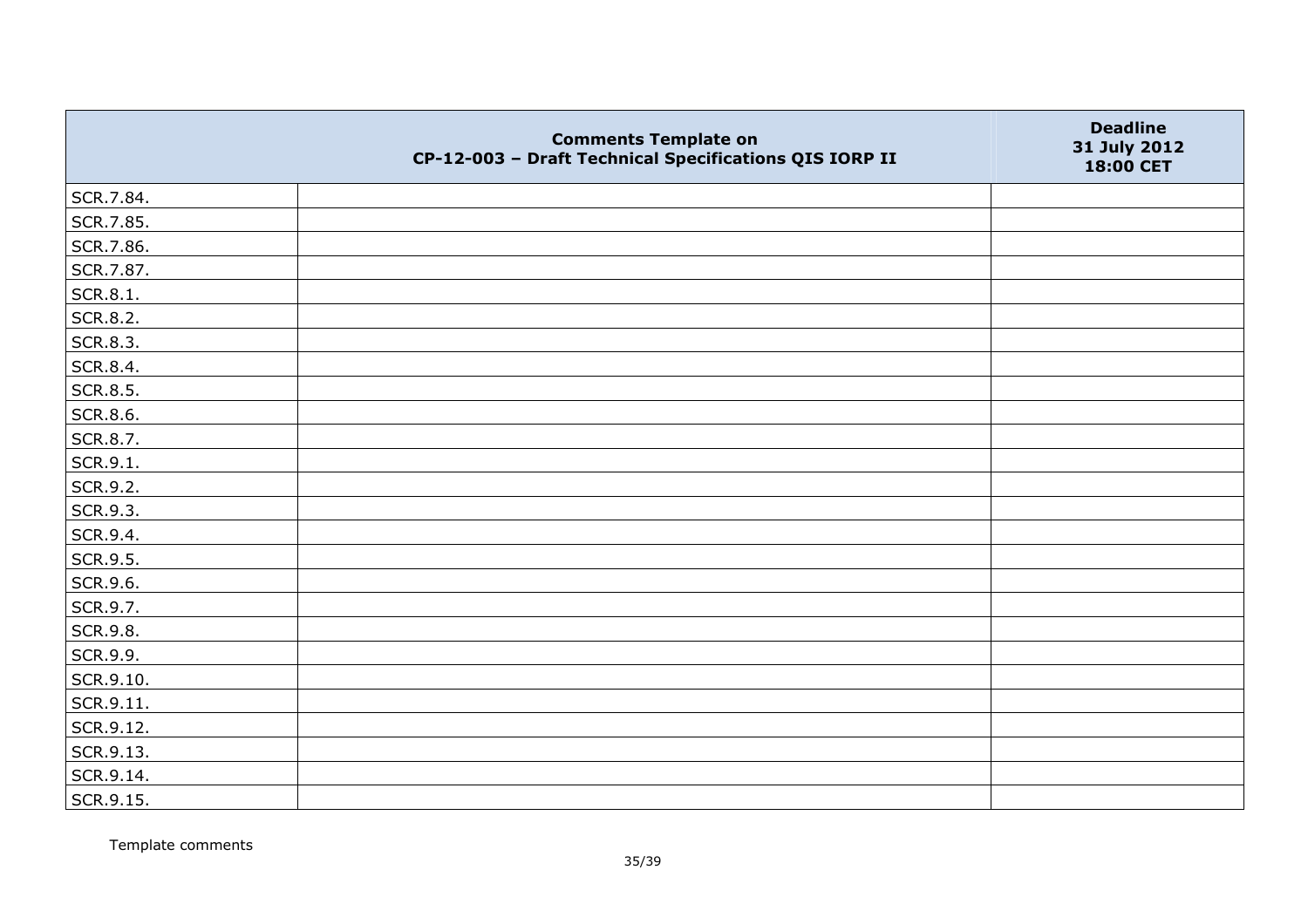|           | <b>Comments Template on</b><br>CP-12-003 - Draft Technical Specifications QIS IORP II | <b>Deadline</b><br>31 July 2012<br>18:00 CET |
|-----------|---------------------------------------------------------------------------------------|----------------------------------------------|
| SCR.9.16. |                                                                                       |                                              |
| SCR.9.17. |                                                                                       |                                              |
| SCR.9.18. |                                                                                       |                                              |
| SCR.9.19. |                                                                                       |                                              |
| SCR.9.20. |                                                                                       |                                              |
| SCR.9.21. |                                                                                       |                                              |
| SCR.9.22. |                                                                                       |                                              |
| SCR.9.23. |                                                                                       |                                              |
| SCR.9.24. |                                                                                       |                                              |
| SCR.9.25. |                                                                                       |                                              |
| SCR.9.26. |                                                                                       |                                              |
| SCR.9.27. |                                                                                       |                                              |
| SCR.9.28. |                                                                                       |                                              |
| SCR.9.29. |                                                                                       |                                              |
| SCR.9.30. |                                                                                       |                                              |
| SCR.9.31. |                                                                                       |                                              |
| SCR.9.32. |                                                                                       |                                              |
| SCR.9.33. |                                                                                       |                                              |
| SCR.9.34. |                                                                                       |                                              |
| SCR.10.1. |                                                                                       |                                              |
| SCR.10.2. |                                                                                       |                                              |
| SCR.10.3. |                                                                                       |                                              |
| SCR.10.4. |                                                                                       |                                              |
| SCR.10.5. |                                                                                       |                                              |
| SCR.10.6. |                                                                                       |                                              |
| SCR.10.7. |                                                                                       |                                              |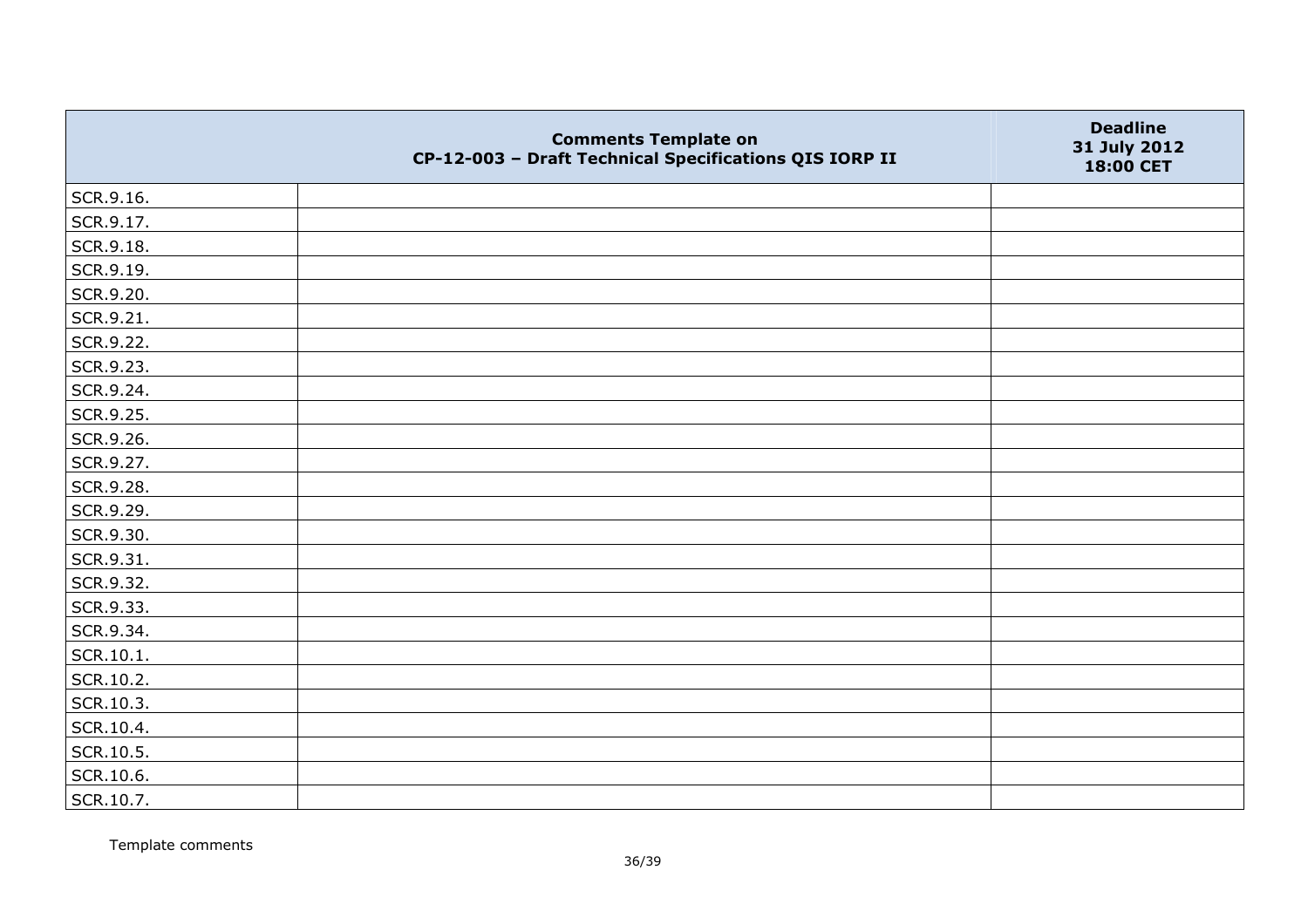|                 | <b>Comments Template on</b><br>CP-12-003 - Draft Technical Specifications QIS IORP II | <b>Deadline</b><br>31 July 2012<br>18:00 CET |
|-----------------|---------------------------------------------------------------------------------------|----------------------------------------------|
| SCR.10.8.       |                                                                                       |                                              |
| SCR.10.9.       |                                                                                       |                                              |
| SCR.10.10.      |                                                                                       |                                              |
| SCR.10.11.      |                                                                                       |                                              |
| MCR.1.1.        |                                                                                       |                                              |
| MCR.2.1.        |                                                                                       |                                              |
| MCR.2.2.        |                                                                                       |                                              |
| MCR.2.3.        |                                                                                       |                                              |
| MCR.2.4.        |                                                                                       |                                              |
| MCR.2.5.        |                                                                                       |                                              |
| MCR.2.6.        |                                                                                       |                                              |
| MCR.2.7.        |                                                                                       |                                              |
| MCR.2.8.        |                                                                                       |                                              |
| MCR.2.9.        |                                                                                       |                                              |
| PRO.1.1.        |                                                                                       |                                              |
| PRO.2.1.        |                                                                                       |                                              |
| PRO.2.2.        |                                                                                       |                                              |
| PRO.2.3.        |                                                                                       |                                              |
| PRO.2.4.        |                                                                                       |                                              |
| <b>PRO.2.5.</b> |                                                                                       |                                              |
| PRO.2.6.        |                                                                                       |                                              |
| PRO.3.1.        |                                                                                       |                                              |
| PRO.3.2.        |                                                                                       |                                              |
| PRO.3.3.        |                                                                                       |                                              |
| PRO.3.4.        |                                                                                       |                                              |
| PRO.3.5.        |                                                                                       |                                              |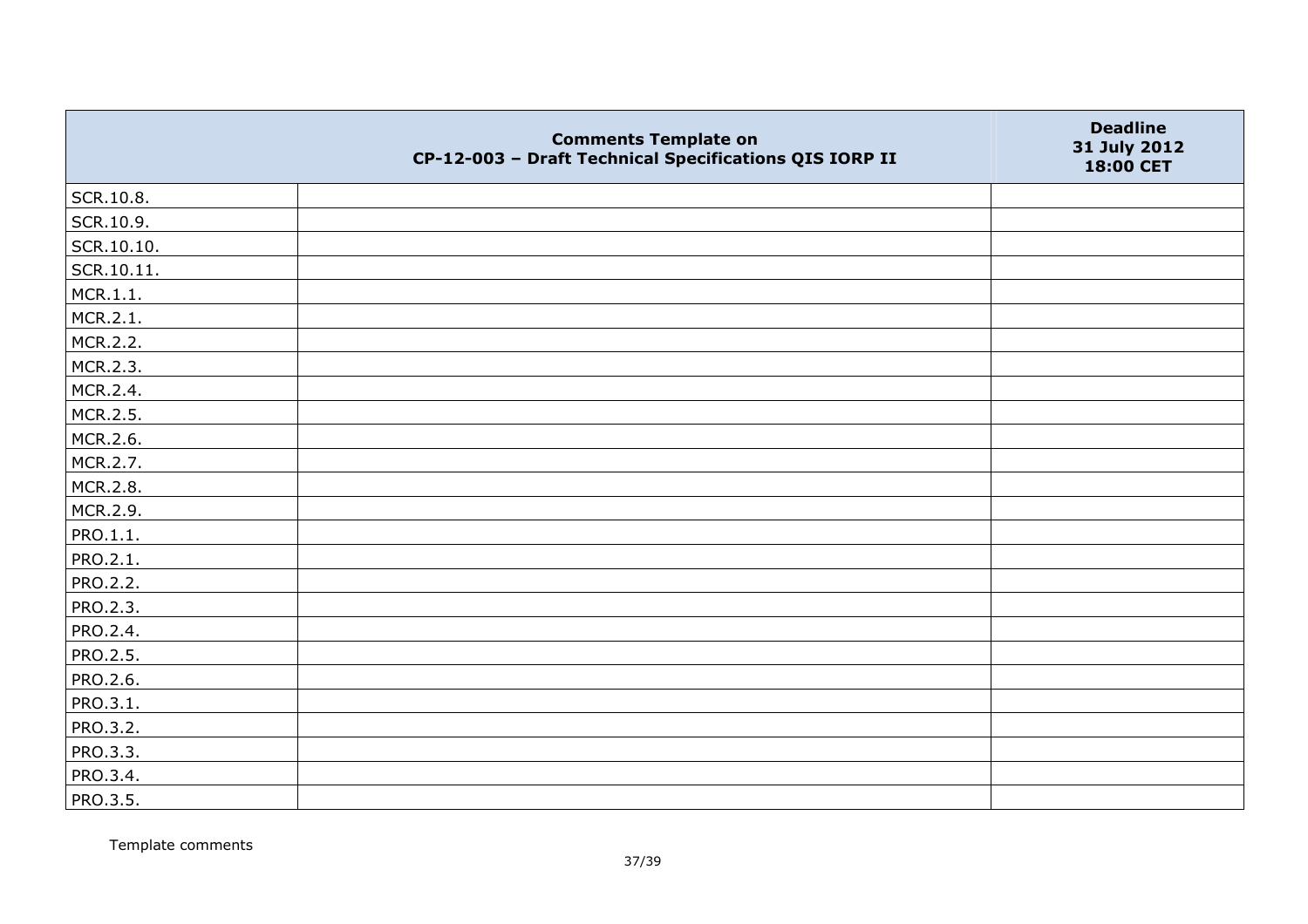|           | <b>Comments Template on</b><br>CP-12-003 - Draft Technical Specifications QIS IORP II | <b>Deadline</b><br>31 July 2012<br>18:00 CET |
|-----------|---------------------------------------------------------------------------------------|----------------------------------------------|
| PRO.3.6.  |                                                                                       |                                              |
| PRO.3.7.  |                                                                                       |                                              |
| PRO.3.8.  |                                                                                       |                                              |
| PRO.3.9.  |                                                                                       |                                              |
| PRO.3.10. |                                                                                       |                                              |
| PRO.3.11. |                                                                                       |                                              |
| PRO.3.12. |                                                                                       |                                              |
| PRO.3.13. |                                                                                       |                                              |
| PRO.3.14. |                                                                                       |                                              |
| PRO.3.15. |                                                                                       |                                              |
| PRO.3.16. |                                                                                       |                                              |
| PRO.3.17. |                                                                                       |                                              |
| PRO.3.18. |                                                                                       |                                              |
| PRO.3.19. |                                                                                       |                                              |
| PRO.3.20. |                                                                                       |                                              |
| PRO.3.21. |                                                                                       |                                              |
| PRO.3.22. |                                                                                       |                                              |
| PRO.3.23. |                                                                                       |                                              |
| PRO.3.24. |                                                                                       |                                              |
| PRO.3.25. |                                                                                       |                                              |
| PRO.3.26. |                                                                                       |                                              |
| PRO.3.27. |                                                                                       |                                              |
| PRO.3.28. |                                                                                       |                                              |
| PRO.4.1.  |                                                                                       |                                              |
| PRO.4.2.  |                                                                                       |                                              |
| PRO.4.3.  |                                                                                       |                                              |